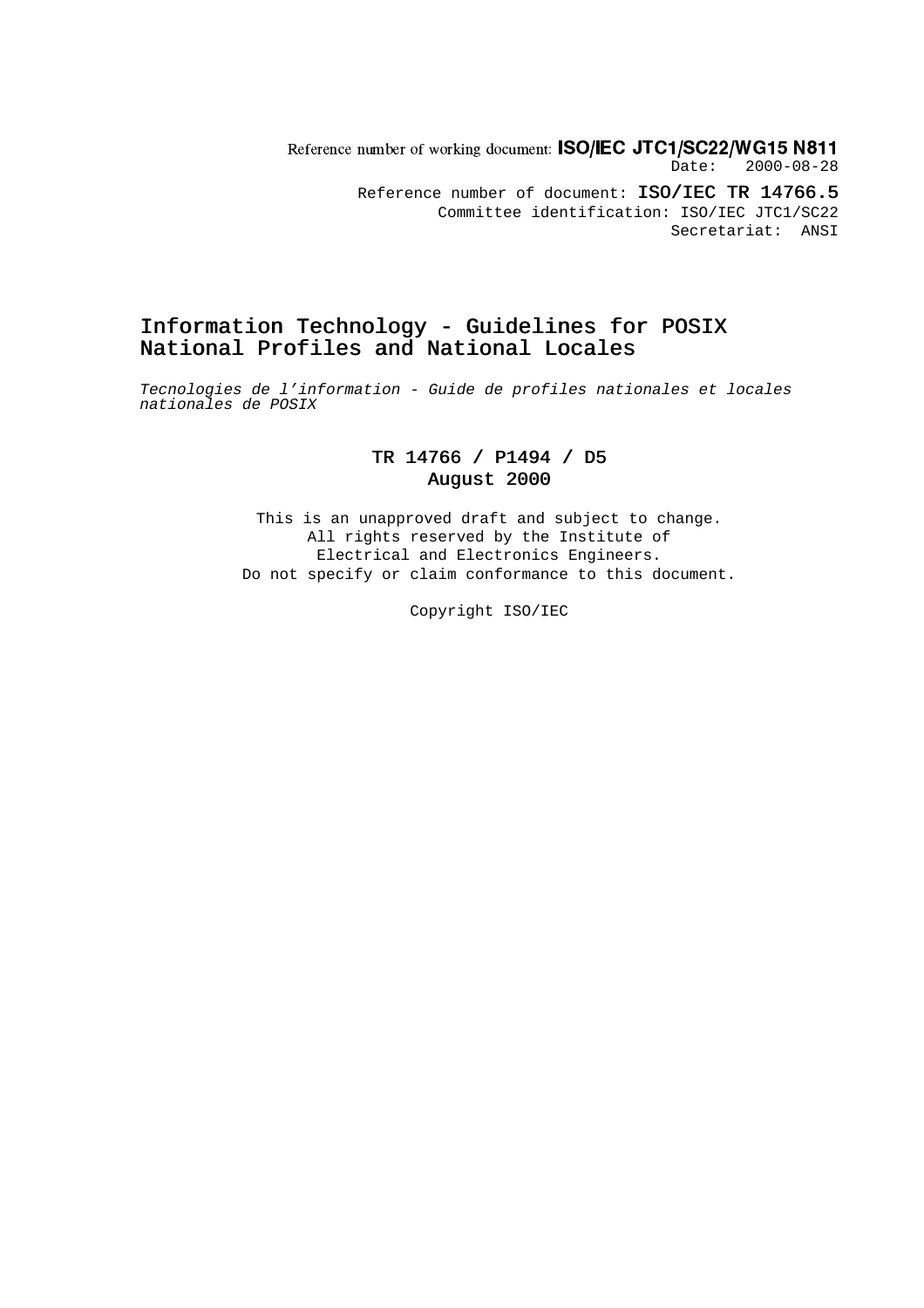#### **FOREWORD**

ISO (the International Organization for Standardization) and IEC (the International Electrotechnical Commission) form the specialized system for worldwide standardization. National Bodies that are members of ISO or IEC participate in the development of International Standards through technical committees established by the respective organization to deal with particular fields of technical activity. ISO and IEC technical committees collaborate in fields of mutual interest. Other international organizations, governmental and non-governmental, in liaison with ISO and IEC, also take part in the work. In the field of information technology, ISO and IEC have established a joint technical committee, ISO/IEC JTC 1.

The main task of a technical committee is to prepare International Standards but in exceptional circumstances, the publication of a Technical Report of one of the following types may be proposed:

- − Type 1, when the required support cannot be obtained for the publication of an International Standard, despite repeated efforts;
- − Type 2, when the subject is still under technical development or where for any other reason there is the future but not immediate possibility of an agreement on an International Standard;
- − Type 3, when a technical committee has collected data of a different kind from that which is normally published as an International Standard, 'state of the art', for example.

Technical Reports of types 1 and 2 are subject to review within three years of publication, to decide whether they can be transformed into International Standards. Technical Reports of type 3 do not necessarily have to be reviewed until the date they are considered no longer valid or useful.

Technical Report ISO/IEC 14766 was prepared by Joint Technical Committee ISO/IEC JTC 1, *Information Technology*, Subcommittee 22, *Programming languages, their environments and system software interfaces*.

This Technical Report was developed in cooperation with the Institute of Electrical and Electronics Engineers, Inc. (IEEE).

Suggestions and comments for improvement of this document are welcome. They should be sent to:

 Keld Simonsen Sankt Jørgens Alle 8 DK-1615 Copenhagen V Denmark Email: keld@dkuug.dk

or to the mail list for the combined working group iso14766@dkuug.dk

The document is at this stage freely available for copying, according to ISO/IEC JTC 1 copyright policies.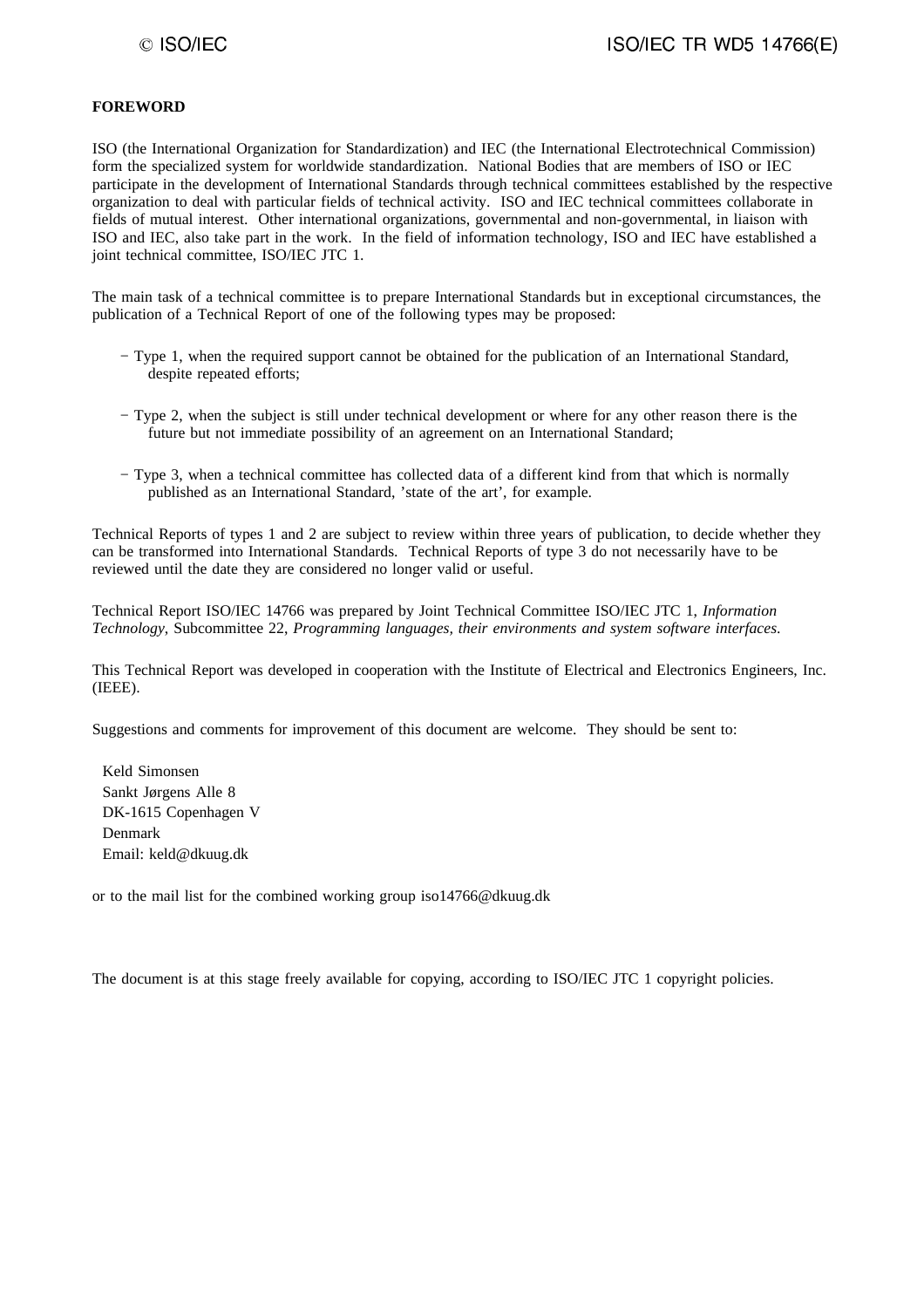**IEEE Standards** documents are developed within the IEEE Societies and the Standards Coordinating Committees of the IEEE Standards Association (IEEE-SA) Standards Board. Members of the committees serve voluntarily and without compensation. They are not necessarily members of the Institute. The standards developed within IEEE represent a consensus of the broad expertise on the subject within the Institute as well as those activities outside of IEEE that have expressed an interest in participating in the development of the standard.

Use of an IEEE Standard is wholly voluntary. The existence of an IEEE Standard does not imply that there are no other ways to produce, test, measure, purchase, market, or provide other goods and services related to the scope of the IEEE Standard. Furthermore, the viewpoint expressed at the time a standard is approved and issued is subject to change brought about through developments in the state of the art and comments received from users of the standard. Every IEEE Standard is subjected to review at least every five years for revision or reaffirmation. When a document is more than five years old and has not been reaffirmed, it is reasonable to conclude that its contents, although still of some value, do not wholly reflect the present state of the art. Users are cautioned to check to determine that they have the latest edition of any IEEE Standard.

Comments for revision of IEEE Standards are welcome from any interested party, regardless of membership affiliation with IEEE. Suggestions for changes in documents should be in the form of a proposed change of text, together with appropriate supporting comments.

Interpretations: Occasionally questions may arise regarding the meaning of portions of standards as they relate to specific applications. When the need for interpretations is brought to the attention of IEEE, the Institute will initiate action to prepare appropriate responses. Since IEEE Standards represent a consensus of all concerned interests, it is important to ensure that any interpretation has also received the concurrence of a balance of interests. For this reason, IEEE and the members of its societies and Standards Coordinating Committees are not able to provide an instant response to interpretation requests except in those cases where the matter has previously received formal consideration.

Comments on standards and requests for interpretations should be addressed to:

Secretary, IEEE-SA Standards Board 445 Hoes Lane P.O. Box 1331 Piscataway, NJ 08855-1331 **USA** 

Note: Attention is called to the possibility that implementation of this standard may require use of subject matter covered by patent rights. By publication of this standard, no position is taken with respect to the existence or validity of any patent rights in connection therewith. The IEEE shall not be responsible for identifying patents for which a license may be required by an IEEE standard or for conducting inquiries into the legal validity or scope of those patents that are brought to its attention.

Authorization to photocopy portions of any individual standard for internal or personal use is granted by the Institute of Electrical and Electronics Engineers, Inc., provided that the appropriate fee is paid to Copyright Clearance Center. To arrange for payment of licensing fee, please contact Copyright Clearance Center, Customer Service, 222 Rosewood Drive, Danvers, MA 01923 USA; (978) 750-8400. Permission to photocopy portions of any individual standard for educational classroom use can also be obtained through the Copyright Clearance Center.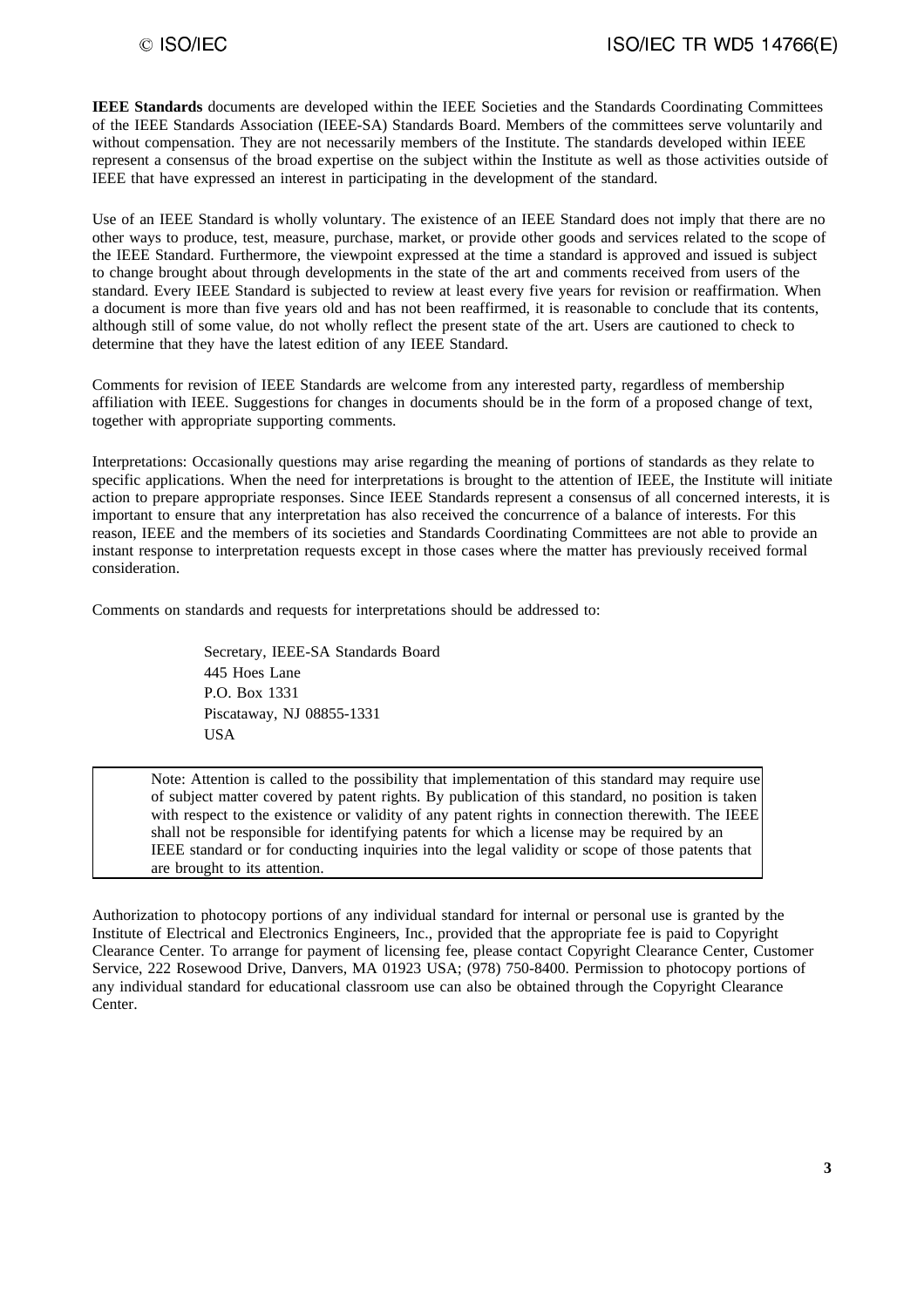# **Introduction**

[This introduction is not a normative part of P1494 Guide to POSIX National Profiles and Locales, but is included for information only.]

This technical report is intended to assist national standards bodies in developing POSIX National Profiles and Locales that address the cultural and linguistic requirements of their countries. It records some general advice on a recommended approach to the development and use of POSIX national profiles and locales.

This technical report introduces the reader to some of the terminology used in the international community to describe the principles, processes, and tools used in the localization of a POSIX conformant system.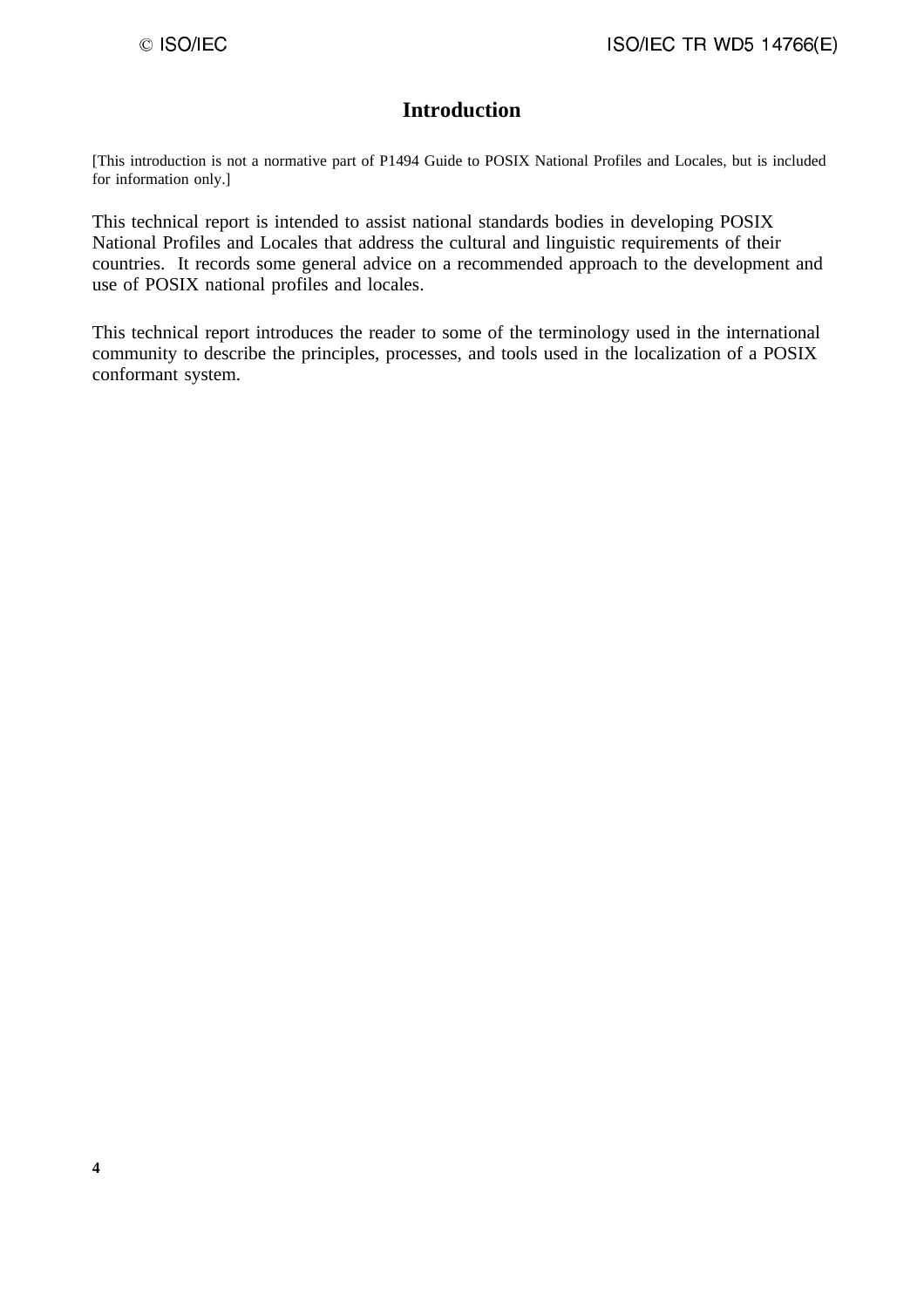ISO/IEC TR 14766 / IEEE Std 1494-200x was jointly prepared by by and the ISO/IEC JTC1/SC22/WG15 14766 Rapporteur Group and the IEEE P1494 Working Group, sponsored by the Portable Applications Standards Committee of the IEEE Computer Society. At the time this standard was approved, the membership of the joint working group was as follows:

#### **ISO/IEC JTC1/SC22/WG15 Officials**

Convener: Jim Oblinger

#### **14766 Rapporteur Group Officials**

Lead Rapporteur: David J. Blackwood Project Editor: Keld Jørn Simonsen

### **Portable Applications Standards Committee (PASC)**

Chair: Lowell Johnson Vice Chair: Joe Gwinn

#### **1494 Working Group Officials**

Chair: Prof. Nobuo Saito Vice Chair: David J. Blackwood Technical Editor: Keld Jørn Simonsen

#### **Working Group**

[*To be inserted from the iso14766@dkuug.dk mailing list plus all meeting attendees* ]

The following members of the balloting committee voted on this technical report:

[*To be inserted from the balloting list*]

When the IEEE-SA Standards Board approved this technical report on xx xxxxxxxx xxxx, it had the following membership:

[*To be pasted in by IEEE*]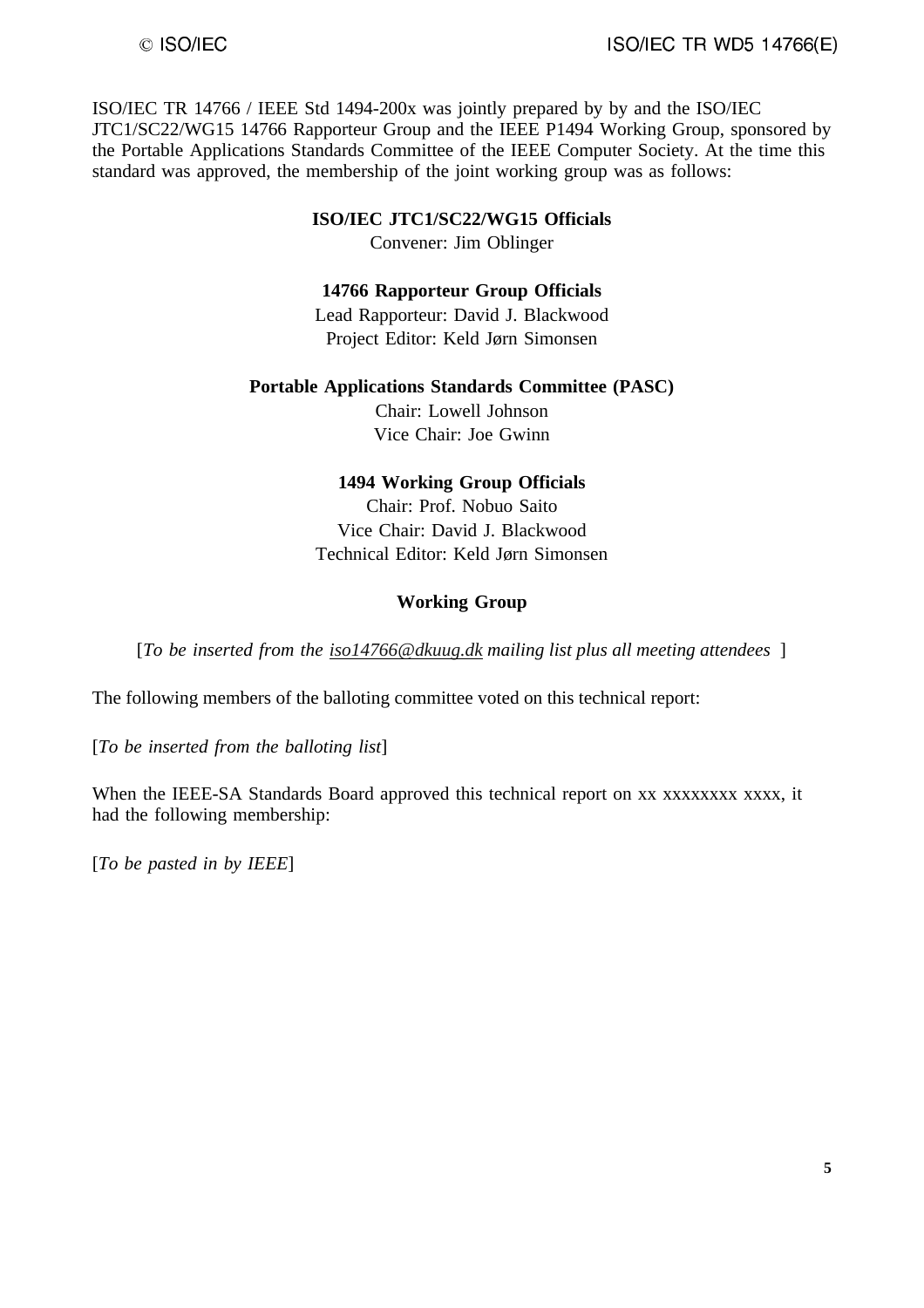# **CONTENTS Page**

| 1 Scope                                                                           | $\mathbf{1}$   |
|-----------------------------------------------------------------------------------|----------------|
| 2 Conformance and testing                                                         | $\mathbf{1}$   |
| 3 References                                                                      | $\overline{c}$ |
| 4 Definitions and abbreviations                                                   | 3              |
| 5 Purpose of National Profiles and National Locales                               | $\sqrt{5}$     |
| 5.1 Purpose of National Profiles                                                  | $\mathfrak s$  |
| 5.2 Purpose of National Locales                                                   | $\mathfrak s$  |
| 6 Concept of National Profiles                                                    | 6              |
| 6.1 The relationship to base standards                                            | 6              |
| 6.2 The relationship to Registration Authority                                    | 7              |
| 6.3 Principles of National Profile Content                                        | 7              |
| 6.3.1 General Principles                                                          | 7              |
| 6.3.2 Principles of National Profile Content                                      | 7              |
| 6.3.3 Main elements of a National Profile Definition                              | 8              |
| 6.4 Conformance testing                                                           | 8              |
| 6.5 Conformance requirements of POSIX National Profiles                           | 9              |
| 6.6 Implementation Conformance                                                    | 10             |
| 6.6.1 General                                                                     | 10             |
| 6.6.2 Requirements                                                                | 10             |
| 6.7 Using Publically Available Specifications                                     | 10             |
| 6.8 POSIX Application Conformance for National Profiles                           | 11             |
| 6.8.1 <national body=""> Conforming POSIX Application</national>                  | 11             |
| 6.8.2 <national body=""> Conforming POSIX Application Using Extensions</national> | 11             |
| 7 Contents of National Profile                                                    | 11             |
| 8 Concept of National Locale                                                      | 14             |
| 9 Contents of National Locale                                                     | 14             |
| 9.1 Contents of character classification and transformation                       | 14             |
| 9.2 Contents of numeric format                                                    | 15             |
| 9.3 Contents of monetary format                                                   | 15             |
| 9.4 Contents of collating sequence                                                | 15             |
| 9.5 Contents of collating sequence                                                | 15             |
| 9.6 Contents of messages                                                          | 16             |
| 10 Using locale templates                                                         | 16             |
| 10.1 internationalization data collections                                        | 17             |
| 10.2 reorder-after technique                                                      | 17             |
| 11 Concept of Charmap                                                             | 17             |
| 12 Contents of Charmap                                                            | 18             |
|                                                                                   |                |
| Annex A. POSIX locale extract                                                     | 19             |
| Annex B. Symbolic character names                                                 | 19             |
| Annex C. Convenient tools for producing National Locale                           | 19             |
| Annex D. Use of ISO/IEC 10646 in POSIX standards                                  | 21             |
| Annex E. Registry data                                                            | 26             |
| Annex F. Examples of National Profile - Japan                                     | 27             |
| Annex G. Examples of National Locale - Norway                                     | 27             |
| Bibliography                                                                      | 27             |
| Index                                                                             | 27             |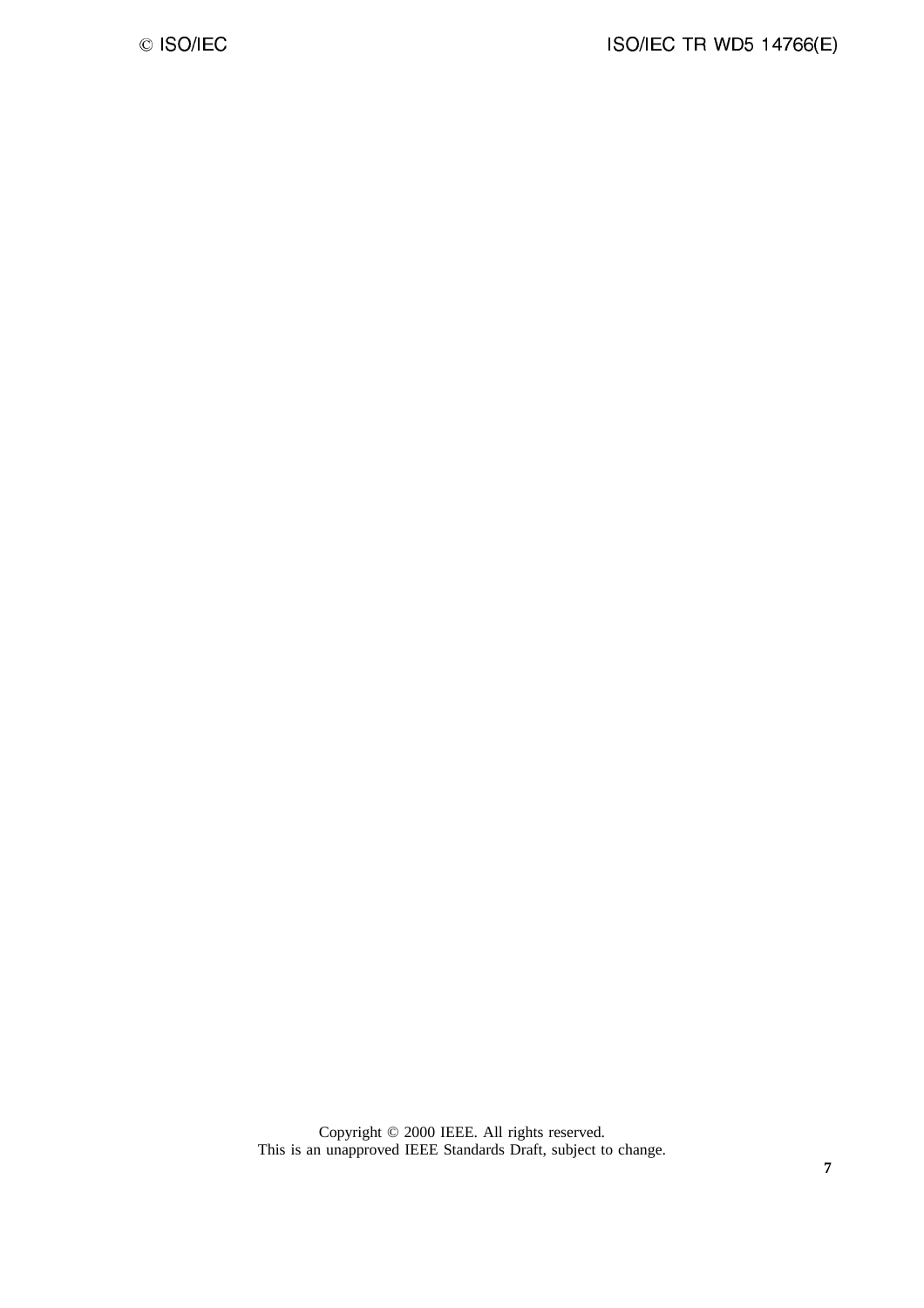# **Information Technology - Guidelines for POSIX National Profiles and National Locales**

### **1 Scope**

This Technical Report provides guidelines for ISO Member Bodies in the process of making POSIX National Profiles and National Locales for the ISO/IEC 9945 series of POSIX standards.

POSIX National Profiles provide requirements for making POSIX suitable for the culture, by specifying options needed of the POSIX standards and national standards to be applied. Implementers can then comply with the POSIX National Profile to make their product suited for the market, and ISO member bodies can facilitate procurement by making POSIX National Profiles that are national standards. Users can obtain products that are suited for their needs and with consistent behaviour across applications and platforms. A POSIX National Profile may include National Locale specifications.

National Locales specify options to POSIX standards in POSIX locale format, on data that varies culturally. Applications can be written in an internationally portable way by removing hard-coded culturally dependent data or functions, and using the POSIX National Locale data instead. Implementers can, using the National Locales, be relieved from specifying the often very complex internationalization data themselves and instead rely on a credible source such as the ISO Member bodies. Users can benefit from products that are suited for their cultural needs and obtain consistent behaviour across applications and platforms. ISO member bodies can facilitate this process and provide procurement specifications via national standards for National Locales.

Note: Hereafter through this document, for simplicity of wording, the word National Profile is used as synonym of the word POSIX National Profile, unless otherwise stated.

### **2 Conformance and testing**

As this specification is a Technical Report, there cannot be any conformance claimed to this TR.

In accordance with the precedent of ISO/IEC 14252: 1995, it is not appropriate to claim conformance to this Technical Report because it contains no mandatory requirements. Thus conformance testing to this Technical Report is not applicable.

Test methods are not applicable to a Technical Report.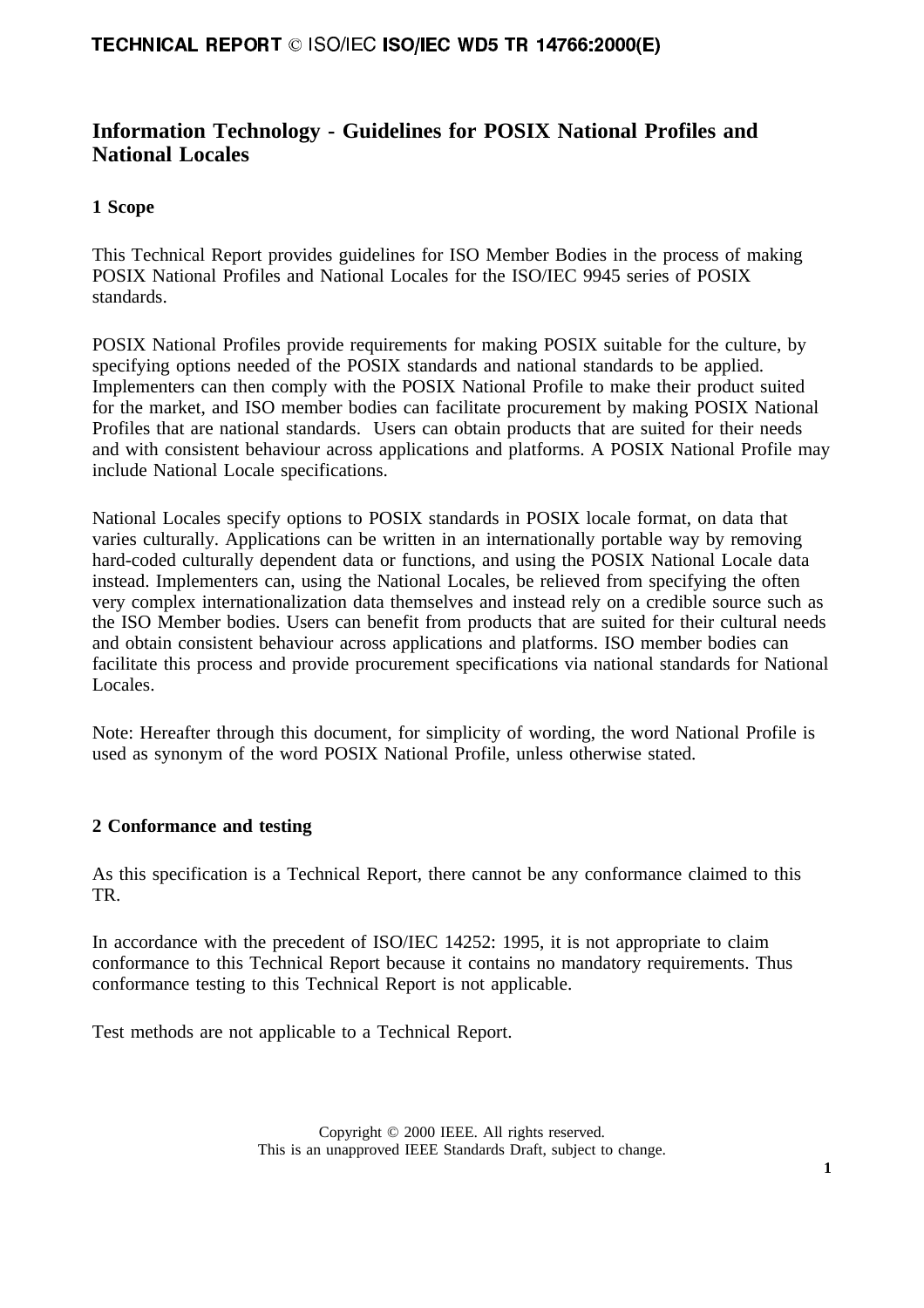# **2.1 Testing National Profiles and National Locales**.

For testing a National Profile with its National Locale it is often a good idea to provide test data for some functionality, especially the collating specification. This could be done by providing an unsorted file and a correctly sorted file.

It will probably be unmanageable to provide a test suite for all of the standards referenced by a National Profile.

### **3 References**

The following normative documents contain provisions, which, through reference in this text, constitute provisions of this Technical Report. For dated references, subsequent amendments to, or revisions of, any of these publications do not apply. However, parties to agreements based on this Technical Report are encouraged to investigate the possibility of applying the most recent editions of the normative documents indicated below. For undated references, the latest edition of the normative document referred to applies. Members of ISO and IEC maintain registers of currently valid International Standards.

ISO/IEC 9945-1:1996, *Information technology - Portable Operating System Interface (POSIX) - Part 1: System Application Program Interface (API) [C Language].*

ISO/IEC 9945-2:1993, *Information technology - Portable Operating System Interface (POSIX) - Part 2: Shell and Utilities.* 

ISO/IEC 646:1991, *Information technology - ISO 7-bit coded character set for information interchange.*

ISO/IEC 2022:1994, *Information technology - Character code structure and extension techniques.*

ISO 4217:1995, *Codes for the representation of currencies and funds.*

ISO 8601:1988, *Data elements and interchange formats - Information interchange -Representation of dates and times.*

ISO/IEC 10646-1:2000, *Information technology - Universal Multiple-Octet Coded Character Set (UCS)*

ISO/IEC FDIS 14651, *Information technology - International string ordering - Method for comparing character strings and description of a default tailorable ordering.*

ISO/IEC 8859, *Information technology - 8-bit single-byte coded graphic character sets - Part 1, .., 10, 13, 14, 15.*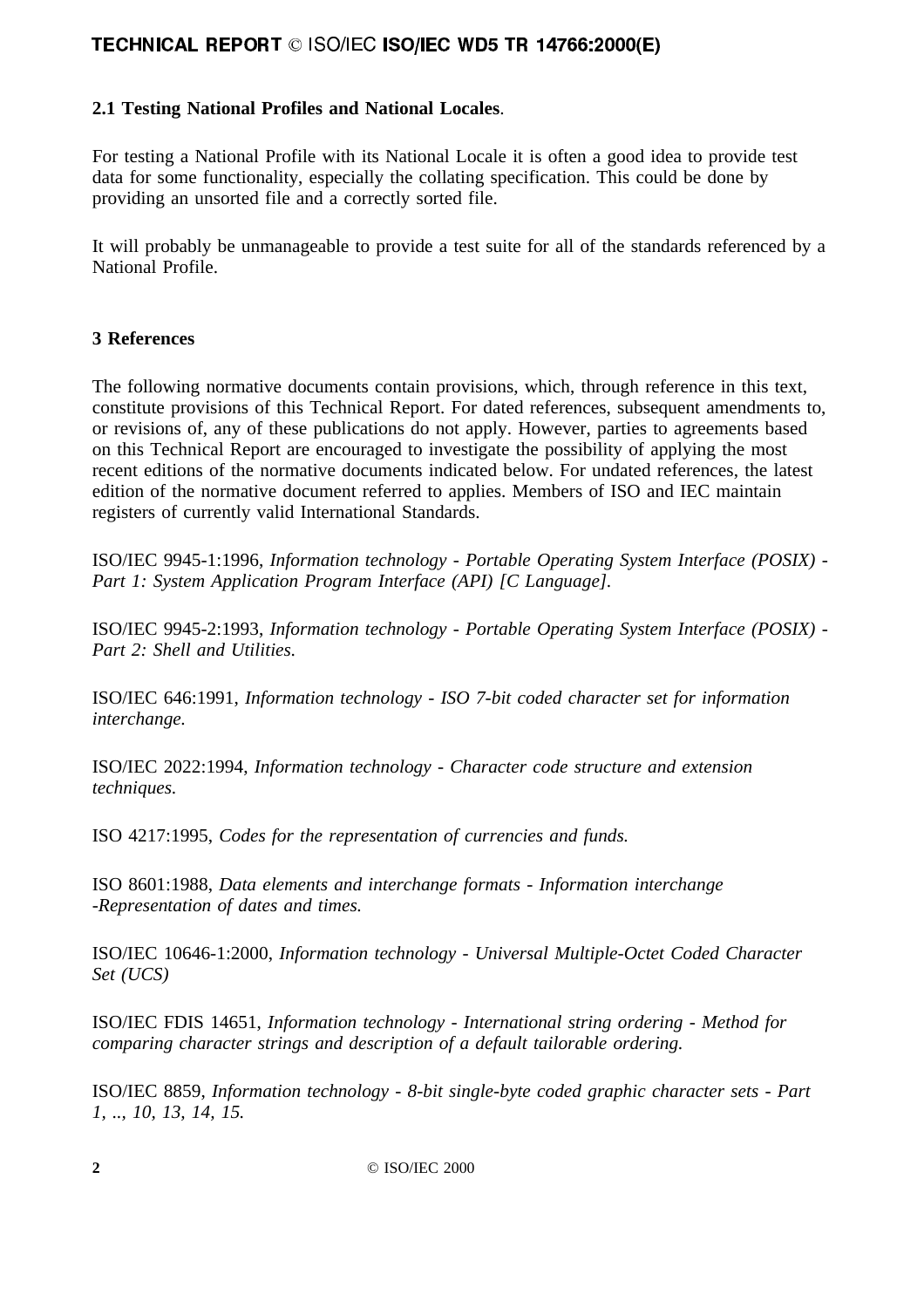ISO/IEC Directives: 1997, *Procedures for the technical work of ISO/IEC JTC 1 on information technology*.

ISO/IEC Directives Part 2, *Methodology for the development of International Standards.*

ISO/IEC Directives Part 3:1989, *Drafting and presentation of International Standards*.

ISO/IEC 9899:1999, *Information technology - Programming language − C.*

ISO/IEC TR 14262:1995, *Information technology - Guide to the POSIX Open Systems Environment.*

IEEE P1003.18/D13 (September 1996), *Information technology - POSIX Profile.*

IEEE 1003.23-???? *User … Profiles*

ISO/IEC TR 10000-1:1998, *Information technology - Framework and taxonomy of International Standardized Profiles - Part 1: Framework.*

ISO/IEC TR 10000-2:1998, *Information technology - Framework and taxonomy of International Standardized Profiles - Part 2: Principles and Taxonomy for OSI Profiles.*

ISO/IEC TR 10000-3:1998, *Information technology - Framework and taxonomy of International Standardized Profiles - Part 3: Principles and Taxonomy for Open System Environment Profiles.*

ISO/IEC DTR 14652, *Information technology - Specification method for cultural conventions.*

ISO/IEC 15897:1999, *Information technology - Procedures for registration of cultural elements.*

ISO/IEC TR 11017:1998, *Information technology - Framework for Internationalization.*

### **4 Definitions and abbreviations**

For the purpose of this Technical Report the following definitions and abbreviations apply.

**4.1 profile:** A set of one or more base standards, International Standardized Profiles (ISPs) and, where applicable, the identification of chosen classes, conforming subsets, options and parameters of those base standards, or ISPs necessary to accomplish a particular function  $(10000-1)$ .

**4.1 POSIX profile**: A profile for an International Standard is a set of specifications of the parameters, the selections of the optional items and the recommendations of the implementation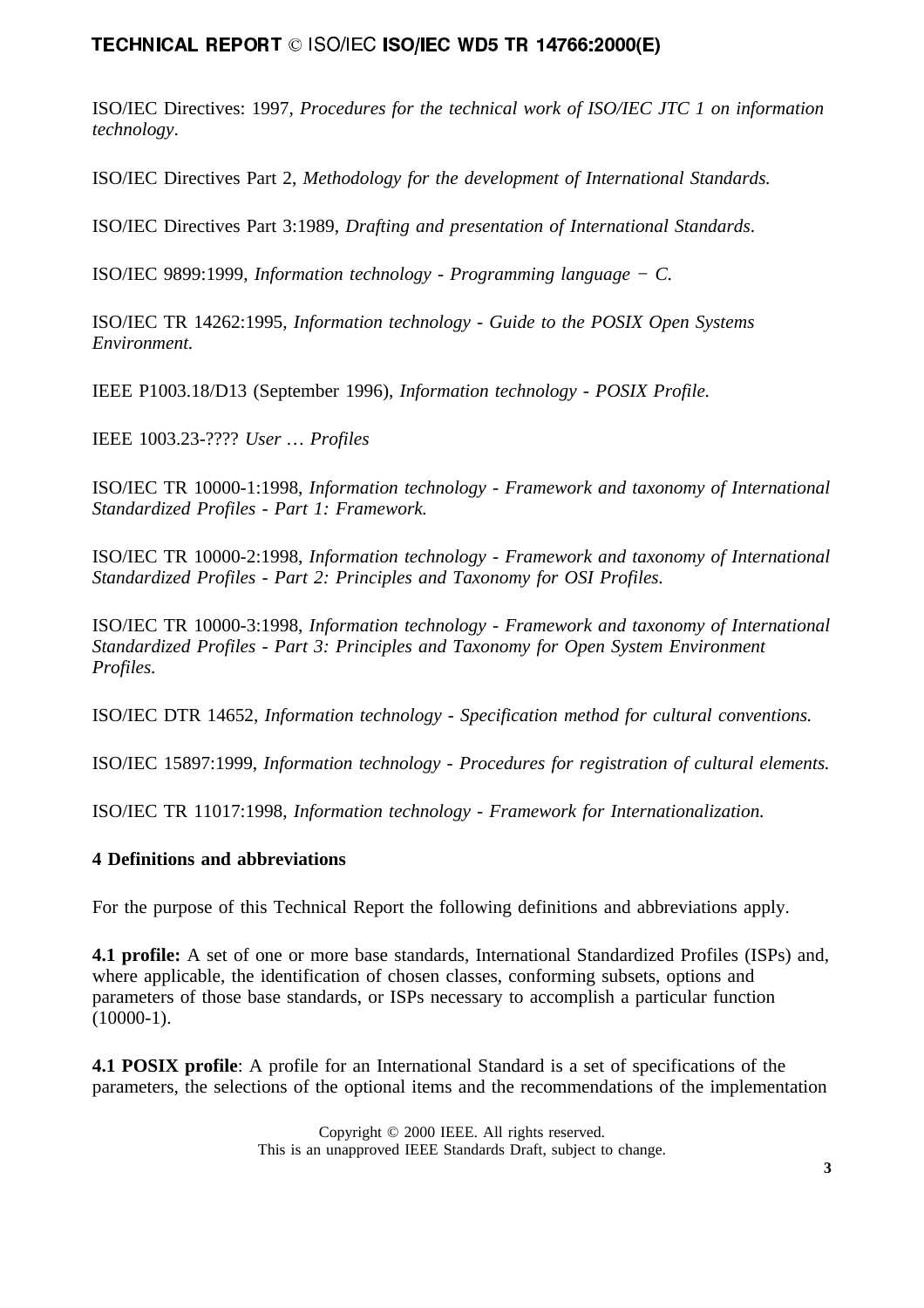related matters. A POSIX Profile corresponds to the profile concept for the POSIX International Standard.

**4.2 POSIX National Profile**: A POSIX National Profile is a POSIX profile that is strongly related to the cultural dependent aspects of POSIX. It also contains the definitions and recommendations for the usage of national or regional standards that support the handling of the national or area specific aspects, e.g. the use of the coded character sets.

**4.3 POSIX National Locale**: A National Locale is a part of a National Profile, which gives profile options in the POSIX localedef format.

**4.4 Conformance to a POSIX National Profile**: The concept of the degree of the preciseness of the coincidence between the specifications of a realized POSIX system and the POSIX National Profile. Since the POSIX National Profile is not necessarily included in the POSIX Profile, systems that conform to the POSIX National Profile may not pass the POSIX Conformance requirements.

**4.5 National Standards Profile:** A National Standards Profile (NSP) is a profile of an international standard or set of international standards, possibly together with other specifications, that is adopted by an ISO member body as a national standard.

**4.6 Internationalization (I18N)**: A process of producing an application platform or application that is easily capable of being localized for (almost) any cultural environment. (Note that an internationalized information system does not have a dependency on any specific culture, unless it is localized to that selected culture.) (TR 11017)

**4.7 Localization** (L10N): A process of adapting an internationalized application platform or application to a specific cultural environment. In localization, the same semantics are preserved, while the syntax may be changed. *(TR 11017)* 

**4.8 Portability (source code)**: the ability that an application can perform with same results on different application platforms, without changing the program source code.

**4.9 Locale**: The definition of the subset of the environment of a user that depends on language and culture conventions. (9945-2)

**4.10 Charmap**: a character set description file, for use with a locale. (9945-2)

**4.11 International Standardized Profile**: An internationally agreed-to, harmonized document that describes one or more profiles (10000-1).

**4.12 ISP**: an abbreviation for International Standardized Profile

**4.13 NSP**: an abbreviation for National Standards Profile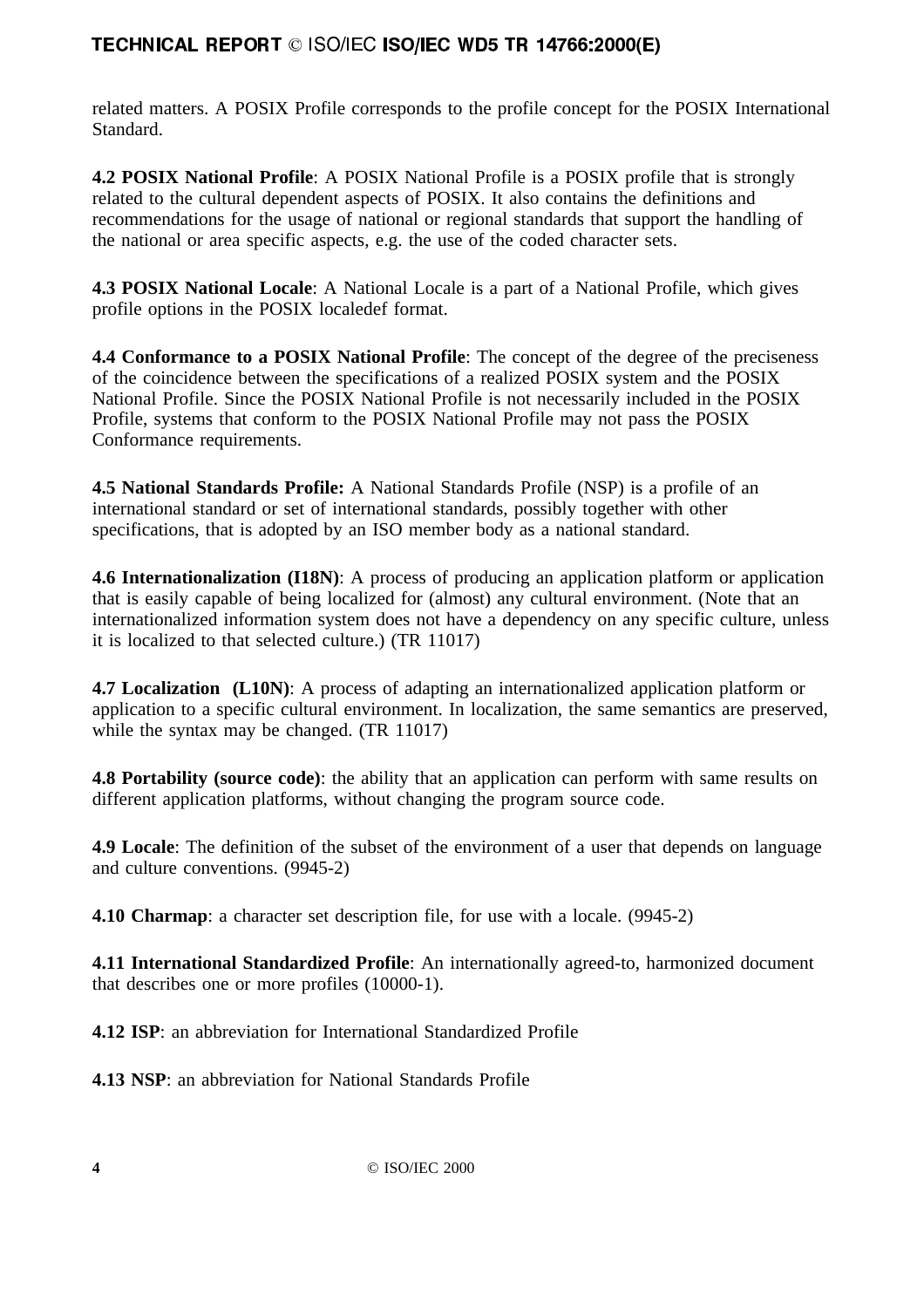**4.14 I18N**: an abbreviation for internationalization

**4.15 L10N**: an abbreviation for localization

**4.16 PAS**: an abbreviation for Publically Available Specification

# **5 Purpose of National Profile and National Locale**

### **5.1 Purpose of National Profiles**

National Profiles for POSIX international standards define culture and language-dependent adaptation and interpretation of POSIX for the following purposes:

- − National Profiles identify the base international and national or regional standards and clarifies the relationships among them.
- − National Profiles identify the base standards, together with appropriate cultural and language-specific classes, subsets, options and parameters, which are necessary to assure higher degree of portability.
- − National Profiles give detailed descriptions of locale-dependent functions that are out of the scope of the base International Standard that provides frameworks for internationalization so that national bodies can define appropriate language and cultural dependent adaptation and interpretation based on it.
- − National Profiles provide reference systems, on top of which cultural and language-dependent applications can be built to promote POSIX standards among users and vendors,
- − National Profiles promote the development of conformance tests that produce consistent results for the systems compliant with POSIX and a given National Profile.

Various bodies throughout the world are undertaking work in the definition of National Profiles for POSIX based international standards.

These guidelines for POSIX National Profile writers has been developed by SC22/WG15 and IEEE PASC to make the development of National Profiles consistent and the harmonization of the National Profiles easier by defining the following:

- − Define style, documentation scope and classification scheme for National Profiles.
- − Define those items that should be included in National Profiles.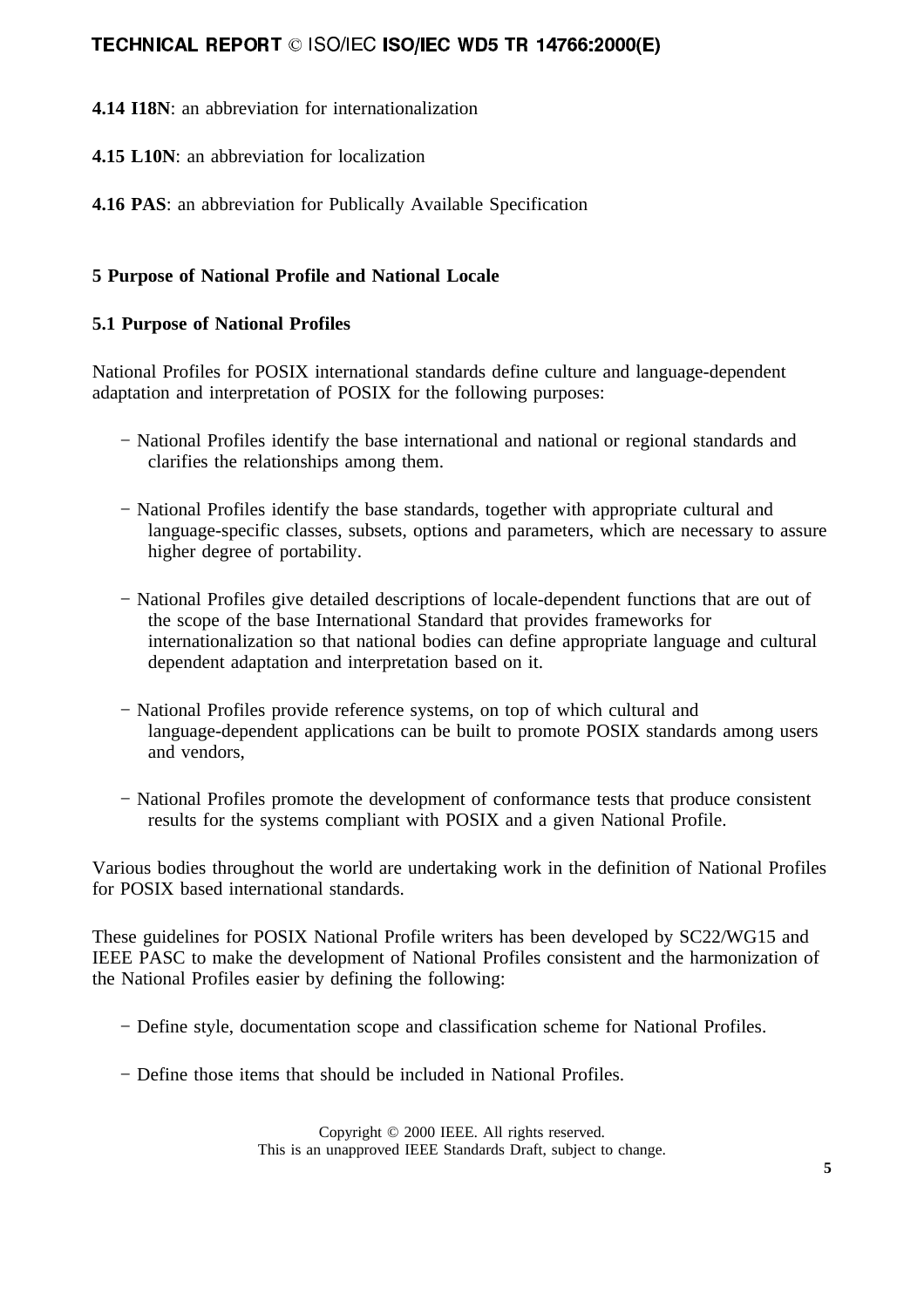− Define those items that should not be included in National Profiles.

# **5.2 The purpose of the National Locale**

The purpose of the National Locale is to specify values for a given culture, country and language, so that users can refer to this locale and obtain consistent behaviour across hardware and software platforms conforming to this locale. It is expected that many national standardization organizations will make national standards of their locales that can then be used also for procurement.

The National Locale will in most cases build on already existing national standards, for example on formatting and collation, but will sometimes reflect customary specifications, for example for date and time there often does not exist an adequate national standard.

## **6 Concept of National Profiles**

POSIX is a Open System Environment (OSE) platform. An Application Environment Profile (AEP) is a set of parameters and the selection of options for the base standards included in an OSE to support the execution of application programs for a given application field. It includes the parameters and option selections for the relevant base standards such as the platform standards like POSIX and application specific standards like GKS, SQL and so on.

A National Profile for a specific cultural region or a nation is a set of parameters and option selections for several base standards like POSIX. These standards may be National Standards like JIS X0208, or they may be extensions to international standards. A National Profile cannot avoid such non-international standards because it should specify the local cultural aspects.

National Profiles cannot be considered International Standardized Profiles (ISPs) in the sense of ISO/IEC TR 10000-2, as they are not international but national in nature. Thus International Standardized Profiles cannot reference POSIX National Profiles, while the referencing from National Profiles to ISPs is possible.

Application Environment Profiles and National Profiles may be based on National Standards, and therefore it is necessary to coordinate these by defining the parameters and option selections from the viewpoint of international harmonization to support international application portability and interoperability.

Given this fact, there are several levels of conformance both for a given POSIX application environment profile and a given POSIX National Profile as follows:

For Application Environment Profile:

1 Strictly Conforming POSIX Application for POSIX AEP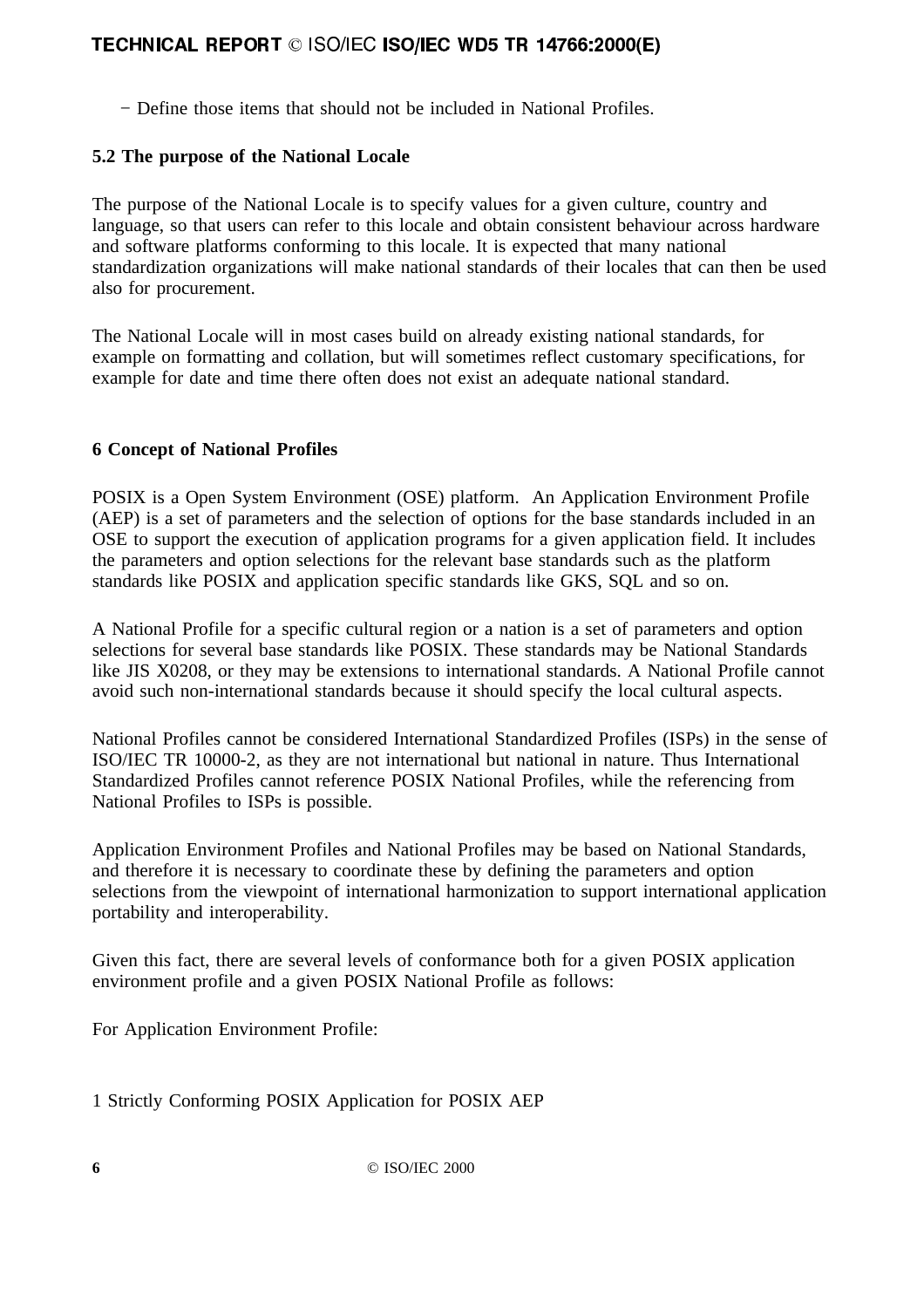An application that can be executed for any parameters and options for POSIX.

2 ISO/IEC Conforming POSIX Application for POSIX AEP

An application that requires only specific POSIX related parameters and options.

3 ISO/IEC Conforming POSIX Application using Extensions for POSIX AEP

An application that requires not only specific POSIX related parameters and options but also other ISO/IEC standards and their international profiles.

For POSIX National Profile:

1 National Body Conforming POSIX Application for POSIX NP

An application that requires only the POSIX related parameters and options defined in POSIX National Profile.

2 National Body Conforming POSIX Application using Extensions for POSIX NP

An application that requires POSIX related parameters and options defined in POSIX National Profile, National Profiles for other ISO/IEC standards, and national body standards.

### **6.1 The relationship to base standards**

Base standards specify procedures and formats that facilitate the development of internationally portable applications across many countries or regions. They may provide mechanisms for supporting language and culturally dependent (locale specific) aspects, hopefully in a locale-independent way as much as possible.

National Profiles promote the applicability of the base standards to specific countries or regions by defining how to use mechanisms specified in the base standards for a specific country or region with appropriate choices and values for options and parameters. National Profiles may also specify additional standards that are required for locale specific features support.

National Profiles shall not contradict base standards but shall make specific choices where options and ranges of values are available. The choice of the base standard options should be restricted so as to maximize the application portability across National Profiles, consistent with achieving the objectives of the National Profiles.

### **6.2 The relationship to Registration Authority**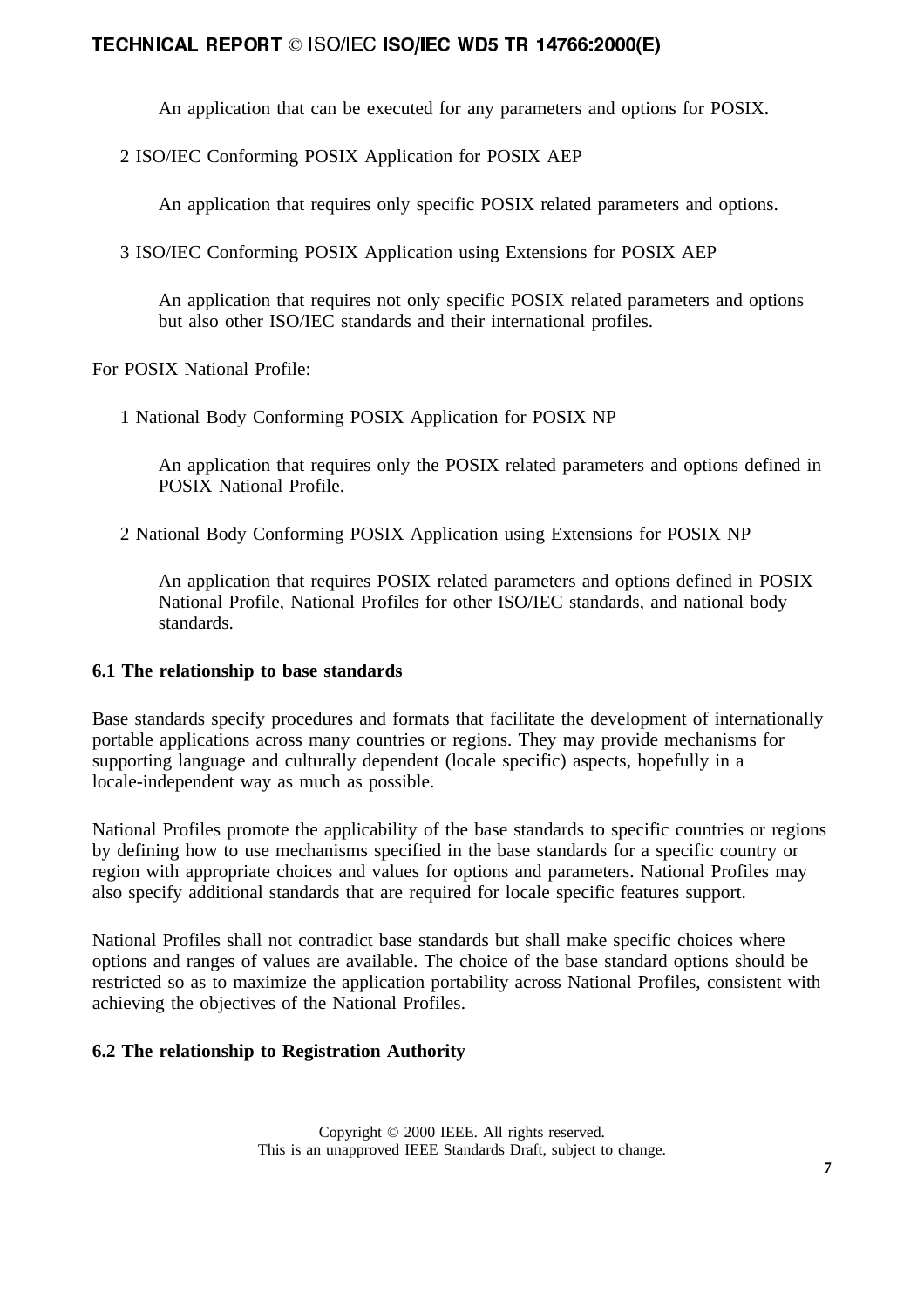Some objects specified in National Profile may be administered and registered to keep identification and to avoid conflict of values or names adopted by each of the countries.

The administration and registration of such objects may be performed by Registration Authorities, authorized by ISO/IEC JTC1, with the procedure recognized and agreed internationally. The ISO/IEC DIS 15897 registration standard provides registration mechanisms for POSIX profiles, POSIX locales and POSIX charmaps and lists of symbolic character names, repertoire maps".

Note: contents of the ISO/IEC DIS 15897/ENV 12005 registration are available at http://www.dkuug.dk/cultreg/

The following locale objects specified in a National Profile should be registered and maintained by registration authorities.

(a) Locale definitions and their names;

- (b) Symbolic character names;
- (c) Coded character set and their names;
- (d) Character class names.

## **6.3 Principles of National Profile Content**

### **6.3.1 General Principles**

General principles for a profile specified in ISO/IEC TR 10000-1, sub-clause 6.3 are applied to a POSIX National Profile.

# **6.3.2 Principles of National Profile Content**

A National Profile places a set of requirements that are useful in maximizing application portability for a specific country or region. It does not specify all of the functionalities of a system, but only that part relevant to the function being used for locale-specific operation.

The content of a National Profile shall be specified in a coded character set independent way where it is possible. When some requirements are recognized to be locale-specific but a National Profile can make no clear indication, it may include an informative guidance to implementers.

# **6.3.3 Main elements of a National Profile definition**

The definition of a National Profile shall comprise the following elements:

(a) A definition of the scope of the country or regions for which the National Profile is defined, and of its purpose;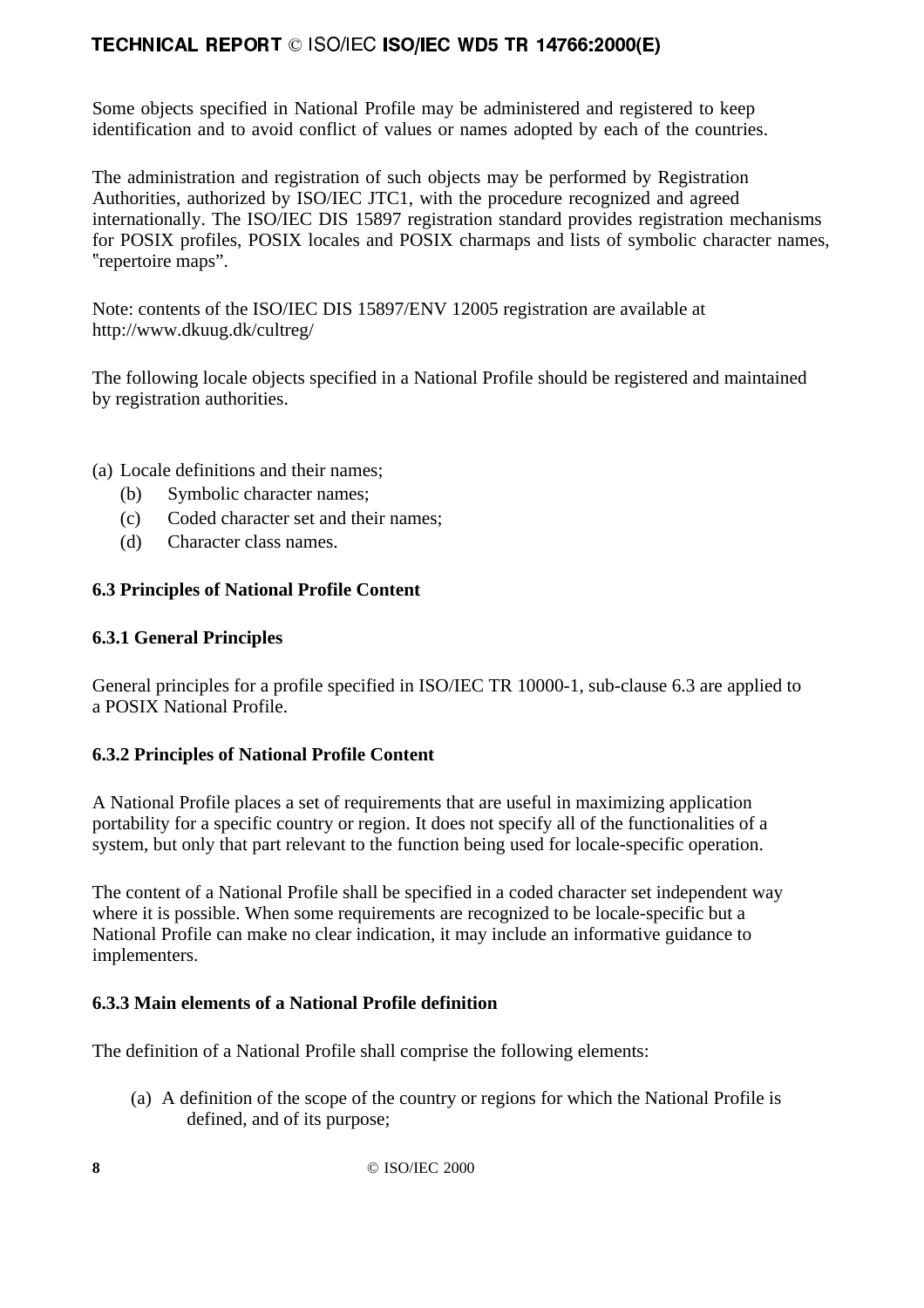- (b) Normative reference to base standards, including precise identification of the actual texts of the base standards being used and of any approved amendments and technical corrigenda (errata), conformance to which is identified as potentially having an impact on achieving portability using the National Profile;
- (c) Normative and informative reference to any other relevant source documents, including National Body standards;
- (d) Specification of the application or the function of each referenced base standards, covering recommendations on the choice of classes or subsets, and on the selection of options, ranges of parameter values, etc.;
- (e) Specification of the locale information of each referenced base standard;
- (f) A statement defining the requirements to be observed by systems claiming conformance to the National Profile.

### **6.4 Conformance Testing**

While a profile in and of itself is not a testable entity, the underlying infrastructure components are testable and the performance goals of the profile are measurable and therefore testable. The technical infrastructure of the profile is testable in both its accuracy of conformance to the pertinent standards and its ability to successfully address the cultural and linguistic requirements.

In testing a claim that a particular implementation conforms to a POSIX National Profile, a systematic approach should be taken, for example,

Testing individual claims of conformance to the base standards or specifications (Some or all of these claims may have been validated in a previous testing campaign.)

Testing the aggregation of all the claims of conformance to the base standards or specifications

This latter case may require that many interactions have test cases that may give rise to an unworkable number of tests being required. However, testing would be restricted to observable behaviour, which may be a subset of behaviour defined in a base specification.

Conformance testing per se does not guarantee interoperability; it is only a test of conformance to a set of test assertions based on the standard. One way to measure conformance is to develop a reference implementation of the particular standard or standardized profile.

The system then is "exercised" through the use of test scripts. The behaviour of the system is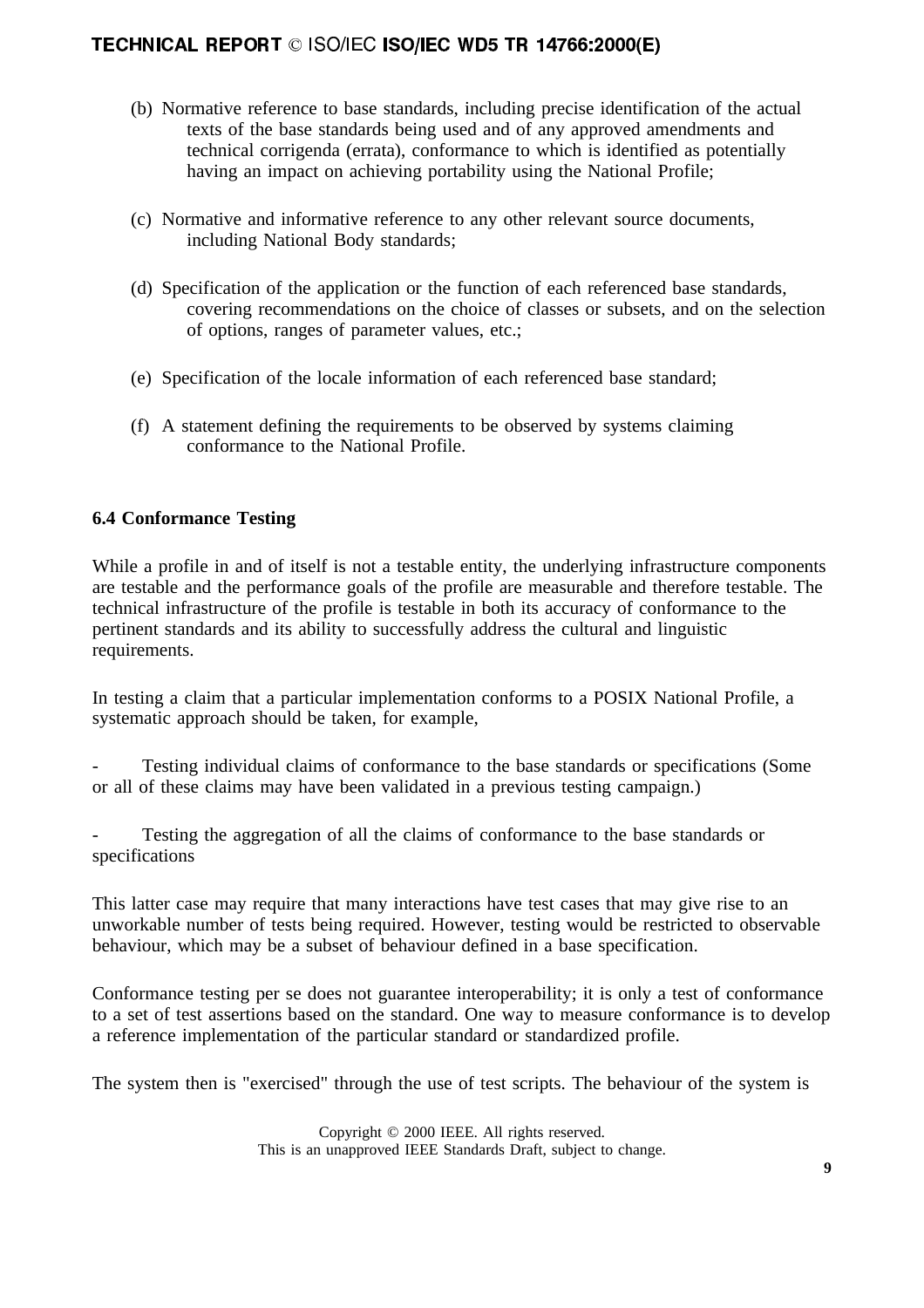monitored and compared with the expected outcome from the reference implementation. The advantage of this approach is that many vendor products can be tested, thus spawning competition. If a reference implementation is not available, other conformance test methods could be used, such as software unit testing, software qualification testing, and integrated hardware/software testing.

Although conformance testing does not ensure interoperability, such inter-working would be virtually impossible without conformance to standards. Interoperability testing is a matter for vendors and users, rather than standards setting organizations.

Many current standards have registered conformance tests. The JTC 1 administers an index of registers of conformance tests that is generally available. When a product is found on such a registry, it can be assumed that it has "passed" a battery of test procedures. The availability of test registries greatly simplifies the hardware/software qualification testing of a system, thus saving time and money for the developer.

## **6.5 Conformance requirements of POSIX National Profiles**

The concepts of implementation conformance and application conformance are incorporated in the concept of National Profiles. These conformances, which are defined in a National Profile, are applied only to an application platform, for interoperability and for portability of applications and data. A real system is said to exhibit conformance if it compiles with the requirements of applicable POSIX standards.

A National Profile shall address the following two topics:

- (a) Implementation conformance requirements (detailed in 6.6);
- (b) Application conformance requirements (detailed in 6.7);

These requirements are stated in a POSIX National Profile.

In order to conform to a National Profile, a system shall perform correctly all the capabilities defined in the base standards as mandatory and also any options of the base standards that it claims to include. Conformance to a base standard in this context is conformance to a particular identified publication of a referenced base standard.

A National Profile shall be defined in such a way that testing of its implementation can be carried out in the most complete way possible given the available testing methodologies.

### **6.6 Implementation Conformance**

Once a POSIX National Profile has been developed, it is still necessary to document the implementation conventions associated with each of the selected standards and/or specifications.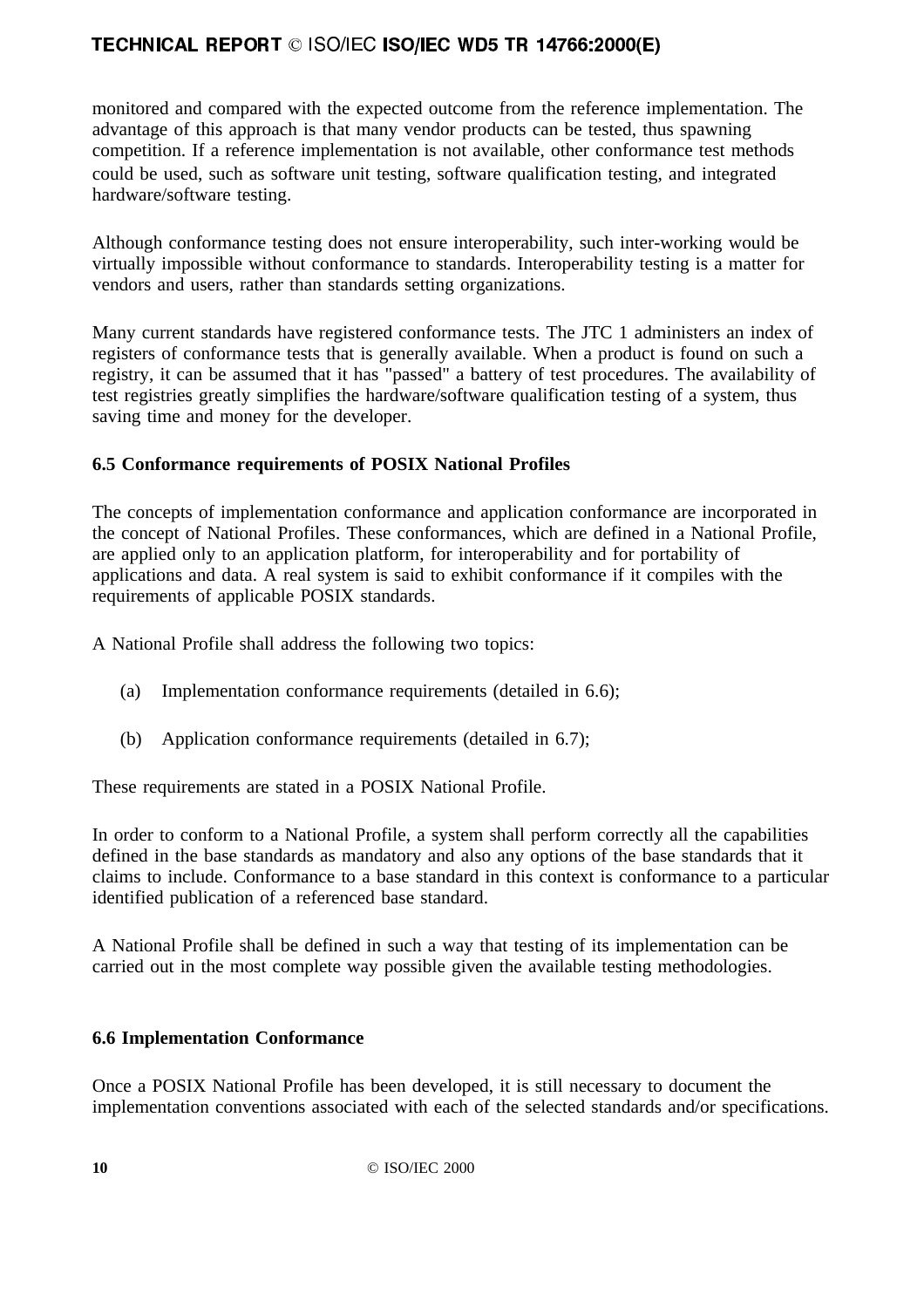This final step is required to prevent interoperability problems.

# **6.6.1 General**

The choices of interfaces and functional behaviour made in a National Profile's implementation conformance requirements are specific to that National Profile and provide added facilities to the base standards.

The choices are not, therefore, arbitrary but need to be consistent with the purpose of the National Profile and consistent across the base standards referenced by it.

In order to avoid ambiguity between the National Profile and the base standards, the implementation conformance requirements of a National Profile shall be specified, where possible, by reference to the conformance requirements of the referenced base standards.

### **6.6.2 Requirements**

All systems claiming conformance to a National Profile shall support the required interface and functionality defined in the National Profile. The system may also provide additional functions or facilities that is not required by the National Profile.

### **6.7 Using Publically Available Specifications**

Publically Available Specifications (PAS) are specifications (e.g., industry profiles, de facto standards) that have been developed outside the approved process for open standards. For the purpose of this technical report, PASs are widely implemented and the documentation is available in the public domain. Examples of widely used PASs are the RFCs and standards from IETF. The JTC1 has recognized two procedures for incorporating PASs into standardized profiles. The first is to reference the PAS directly; the second is to convert the PAS into a formal standard and then reference that formal standard.

### **6.8 POSIX Application Conformance for National Profiles**

All POSIX applications claiming conformance to the National Profile shall use only language-dependent services for one or more of the Language Options defined in the National Profile and the facilities provided by the National Profile and referenced base standards, and shall fall within one of the following categories.

### **6.8.1 <National Body> Conforming POSIX Application**

A <National Body> Conforming POSIX Application requires only the parameters and options defined in the National Profile for the said National Body. Such an application shall include a statement of conformance that documents all options and limit dependencies, and all other <National Body> standards used.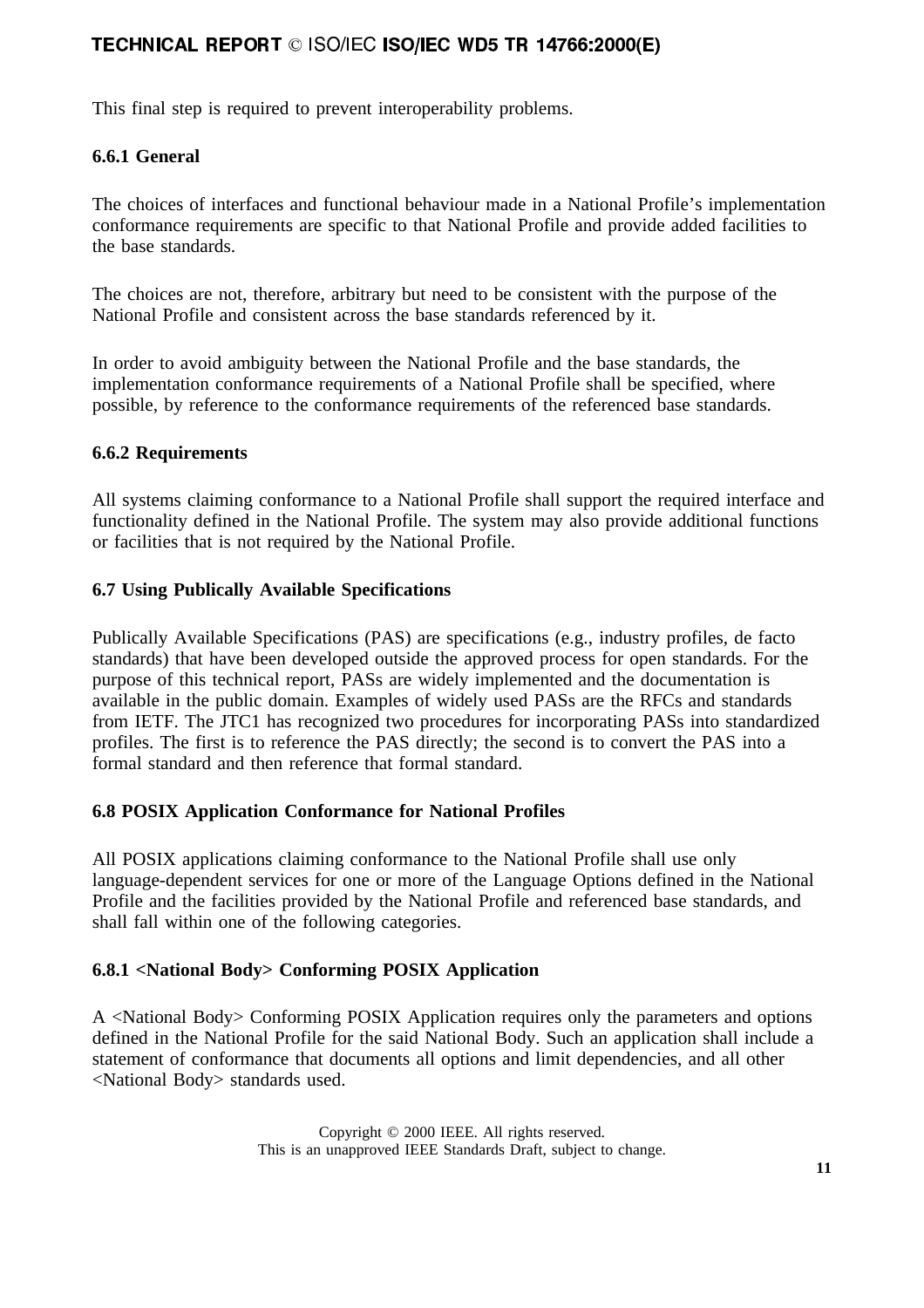### **6.8.2 <National Body> Conforming POSIX Application Using Extensions**

A <National Body> Conforming POSIX Application Using Extensions is an application that requires not only the parameters and options defined in the National Profile, but also other international standards and their profiles or other national standards for the said National Body. The national extensions shall only be with respect to cultural services. Such an application shall fully document its requirements for these extended facilities, in addition to the documentation required of a <National Body> Conforming POSIX Application.

### **7 Contents of National Profile**

A POSIX National Profile shall have the following structure:

1 General

1.1 Scope

The scope of the National Profile shall be described. Provision of this section is mandatory.

1.2 Normative Reference

The standards that are referred by the National Profile shall be listed. Provision of this section is mandatory.

1.3 Objectives

The objectives of the National Profile shall be described. Provision of this section is mandatory.

1.4 Conformance

1.4.1 Levels of conformance

If the National Body enacts some levels of conformance, the levels shall be specified. Provision of this section is mandatory.

1.4.2 System conformance

The requirements to the National Body conforming implementation shall be specified. Provision of this section is mandatory.

1.4.3 Application conformance

The requirements to the National Body conforming application shall be specified. Provision of this section is mandatory.

2 Registry

The names, which must not conflict with any other National Profile, shall be listed. The names described here shall be registered with ISO, when an official registration mechanism is established. Provision of this section is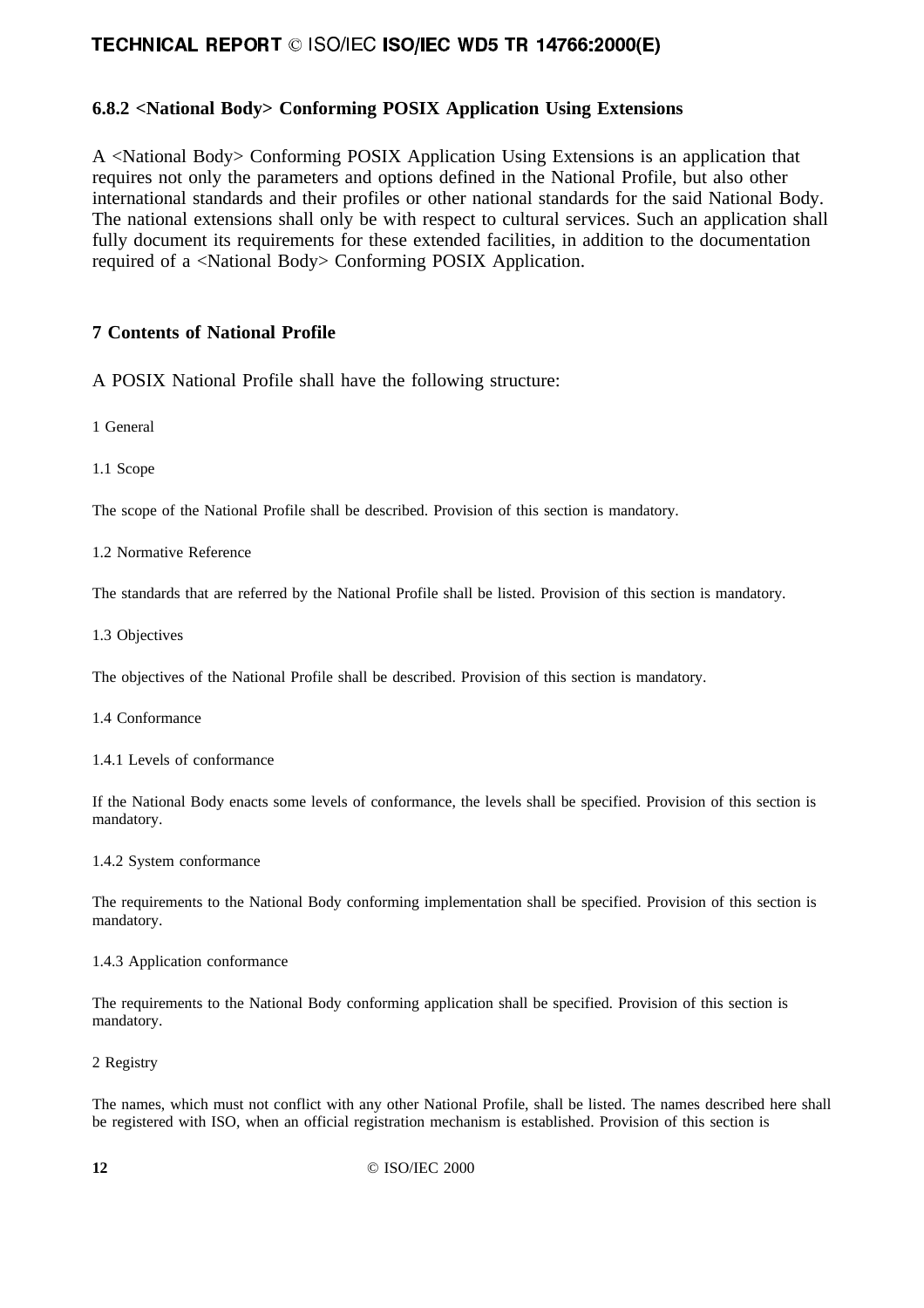mandatory.

2.1 Locale names

The name of locales that are specified in the National Profile. Provision of this section is mandatory.

2.2 Symbolic name of characters

The list of extended character's symbolic names or the naming conventions for symbolic name of extended characters shall be specified. Provision of this section is mandatory.

2.3 Name of coded character sets

The name of coded character sets that are referred by the National Profile shall be listed. The names may be used for code conversion utilities and functions, also. Provision of this section is mandatory.

2.4 Character classes

If the National Body specifies extra character class in the LC\_CTYPE category, the names and descriptions shall be specified. This section is optional.

#### 2.5 Environment variables

If the National Body specifies environment variables that are not specified in the base standard, the names of the environment variables and their descriptions shall be specified. This section is optional.

3 Parameters

#### 3.1 POSIX

The range of POSIX related parameters that are allowed by the National Profile should be specified. Provision of this section is mandatory.

#### 3.1.1 Charmap

The contents of Charmaps shall be specified. Provision of this section is mandatory.

#### 3.1.2 Locale definition

The contents of locale definitions shall be specified. Provision of this section is mandatory.

#### 3.1.3 System parameters

The range of values of following system parameters e.g. POSIX\_NO\_TRANC, NAME\_MAX, and NAME\_MAX shall be specified. Provision of this section is mandatory.

#### 3.2 C language

The range of C Language related parameters which are allowed by the National Profile shall be specified, e.g.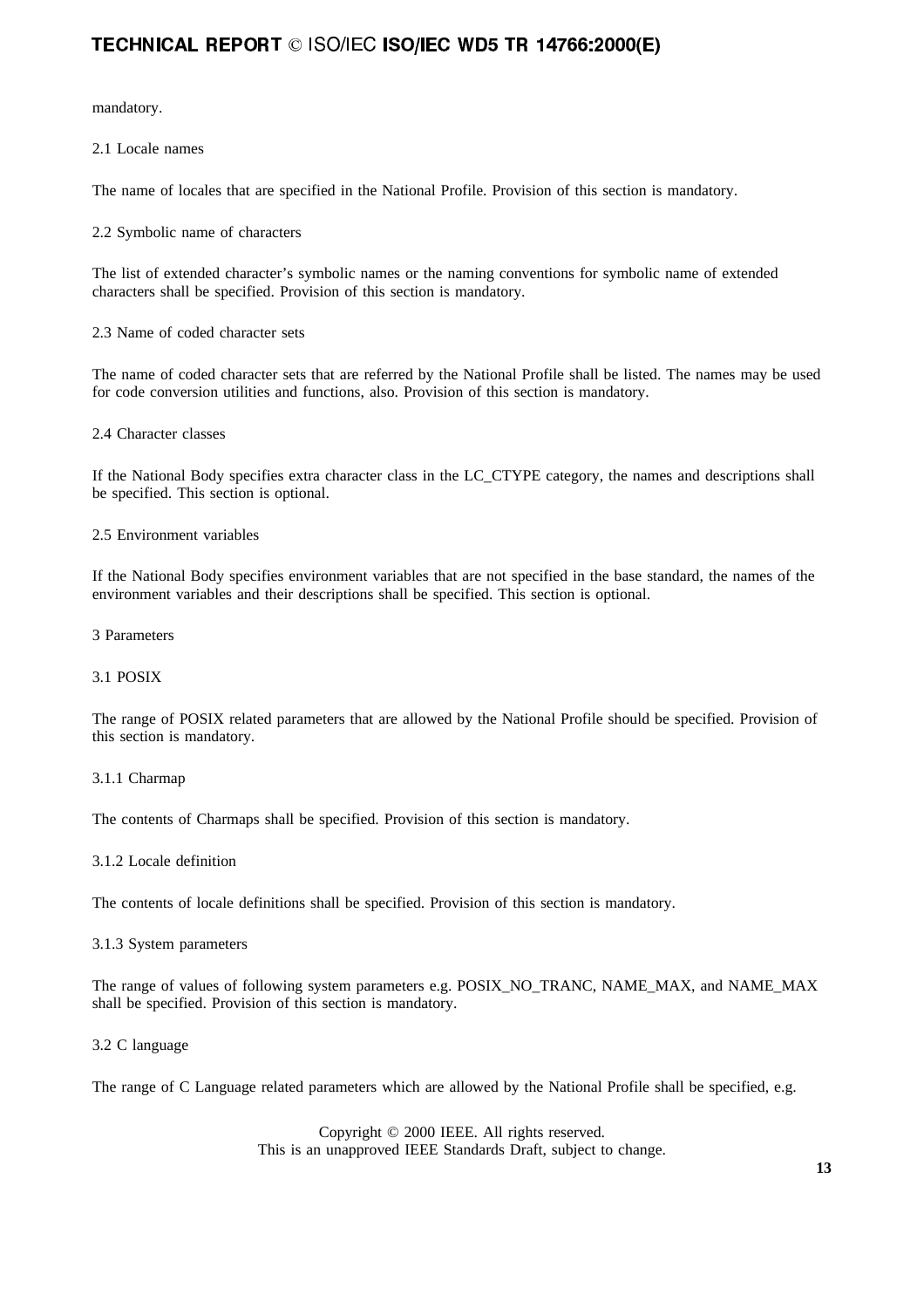CHAR\_BIT. Provision of this section is mandatory.

4 Options

Options that are required to be implemented shall be specified.

#### 4.1 POSIX

The required optional facilities of the base standards shall be listed, e.g. the charmap option of the localedef utility. Provision of this section is mandatory.

4.2 Programming language support

The facilities required with respect to programming language support, e.g. programming language C as defined in ISO/IEC 9899.

5 Error and exception handling

If the National Body specifies the error and exception handling of some functions, the methods shall be specified. This section is optional.

6 Extensions

6.1 POSIX extensions

If the National Body requires implementation of any enhanced facility, e.g. the addition of environment variables, functions, utilities and option parameters of utilities, the enhanced facilities shall be specified. Provision of this section is mandatory.

6.2 Other standards

If the National Body requires implementation of any standards other than POSIX standard to the National Body conforming systems, the standards shall be listed. Provision of this section is mandatory.

7 Data exchange

If the National Body specifies any formats or mechanism, or requires the implementation of additional standards, the facilities shall be specified. This section is optional.

7.1 Archive file format

Format of archive files, e.g. tar and cpio, shall be specified.

7.2 Identification of coded character set

The mechanism to identify coded character sets in a file shall be specified.

7.3 Protocols

Communication protocols that the National Body conforming implementation must implement shall be listed.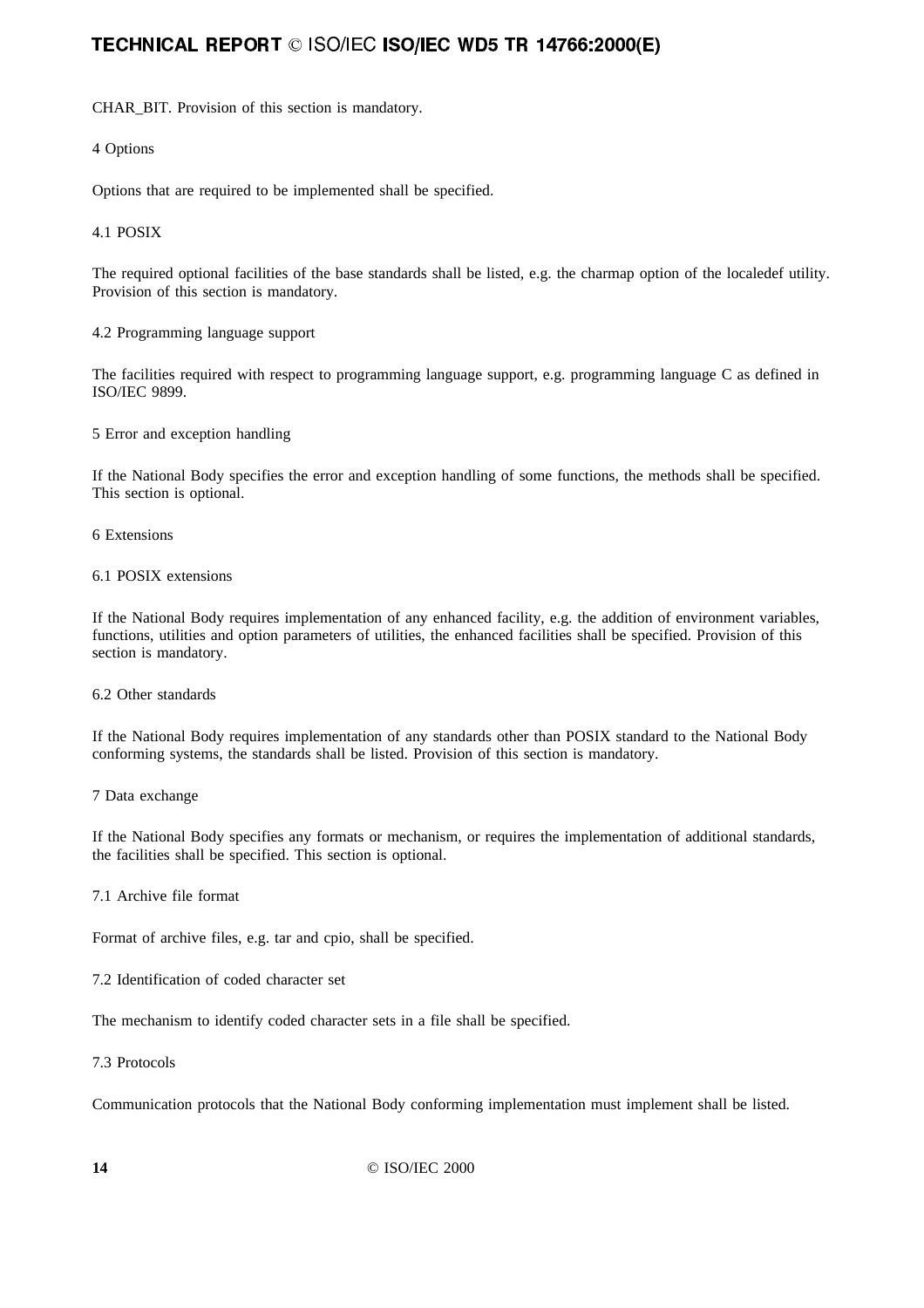#### 7.4 Profile for OSI

The profile that the National Body specified for OSI shall be referred.

7.4 Media

If the National Body has requirements for media used for data exchange, the requirements shall be specified.

Annex A Informative reference

If the National Body has any recommended parameters, options and extensions, these features should be listed in this section. This section is optional.

Annex B Notes and Rationale

## **8 Concept of POSIX National Locales**

The POSIX National Locale provides information that can be applicable to each application that modifies the behaviour of the application to adapt to national and cultural preferences. In this way the same binary application can be used according to the cultural expectations of users in different cultural environments. Locales thus enable binary portability of applications to diverse cultural environments. The National Locale is logically a part of the National Profile.

The benefits of a National Locale are exemplified by the Norwegian locale included in ISO/IEC 9945-2.

### **9 Contents of National Locale**

In creating a National Locale, many things must be considered. Some data may be more easily determined than others. For each locale category recommendations on its contents is given below.

### **9.1 Character classification and transformation**

The character classification section of the locale is normally straightforward; an 'A' is considered a letter in most Western languages and is mapped to an 'a' when the lower case letter should be found. Normally the LC\_CTYPE definition in POSIX.2 Annex G or the POSIX equivalent of the 'i18n' FDCC-set of ISO/IEC 14652 can be used without change.

### **9.2 Numeric**

The data here is normally easy to determine for a given language and culture. The ISO standard uses a comma (,) as the decimal punctuation, and a period (.) as the thousands delimiter.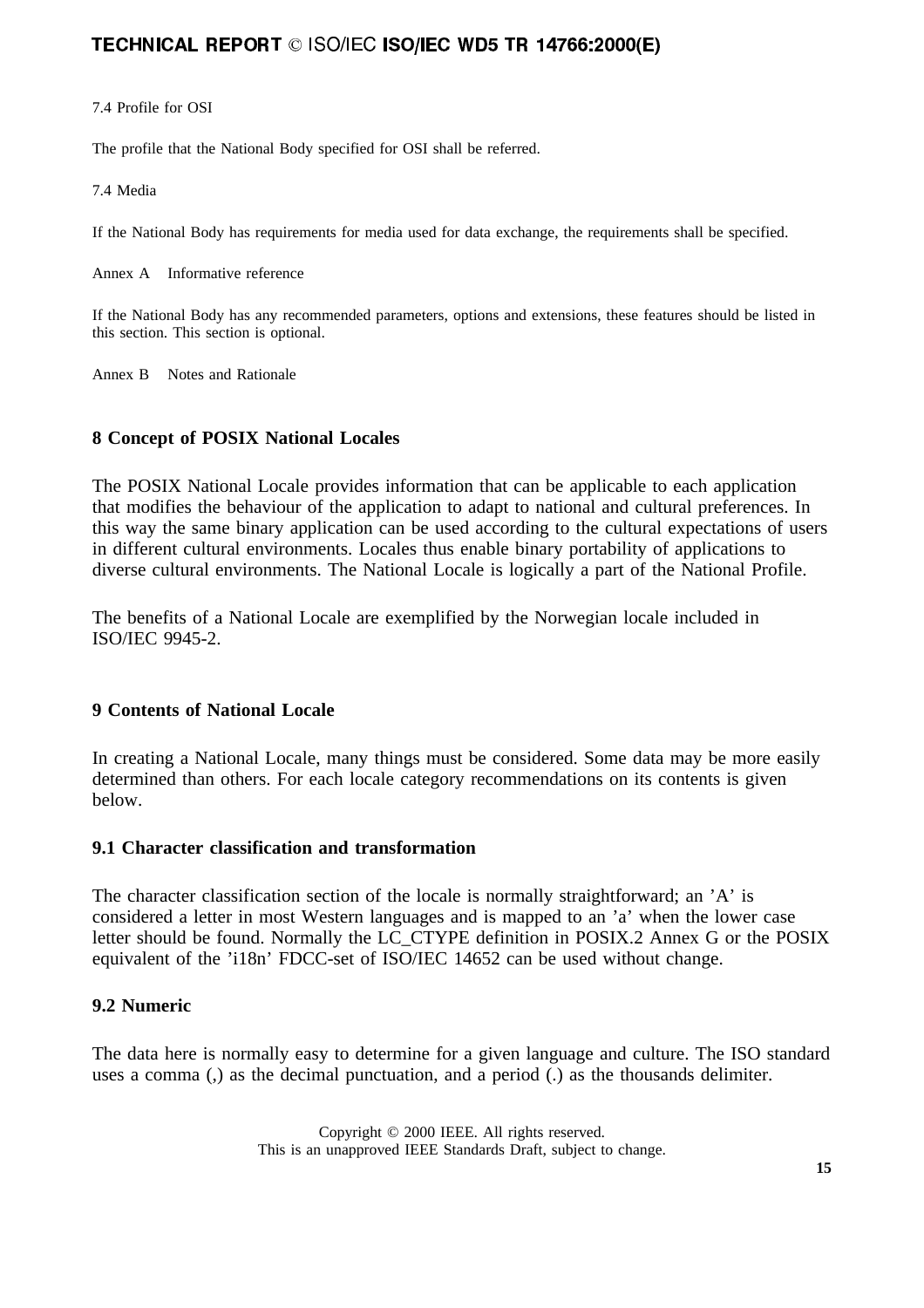# **9.3 Monetary**

The monetary formats may be a bit more difficult to specify. The ISO 4217 currency code must be specified for the international format. The local specification may offer a choice, but there may be guidelines in national orthography specifications.

Some countries may have obligations to display an amount in more than one currency, for example European countries using the Euro currency and a national currency. This is currently not possible to do in an internationalized portable way with current POSIX standards. It is recommended to make a comment in the locale if this is the case.

The current POSIX standards specify that the position of the international and domestic currency symbol in relation to the monetary amount must be the same. It is recommended to make a comment in the locale if this is not in line with the national practice.

It is noted that in the ISO 4217 specificateon the 4th character is always a blank.

### **9.4 Time**

There may be problems with specifying the date format, including time zone names, which may not be well defined. You could consult a number of official sources, including orthography definitions and numeric rendering standards. One thing to watch out for is if the day and month names are written with an initial small letter - many languages do this, while some proprietary sources say that the names are spelled with an initial capital letter.

It is recommended that the abbreviated names for days and months be of the same length so that they may be used in listings, for example file listings or log entries.

An issue to take care of is that the day and month names are used normally in time descriptions, and that the language served may have requirements with respect to which grammatical form of the names are used, for example the genetive form is used in some languages in date descriptions.

### **9.5 Collating**

The collating sequence is a major task to define. There are a number of versions of collation algorithms; each version accomplishes collation with specific requirements. For example the telephone version, with 'Mc' the same as 'Mac', numbers spelled out, certain words like 'the' ignored or moved to the end, and the same entry entered several times at different places, etc. Another level is the phonetic version - soundex, which is a little less complicated. A third version is transcripted characters, as some librarians use when they see a Greek alpha and order that as a Latin 'a'.

The version that is recommended for POSIX.2 locales is the systems interface level. The collating order should be usable in POSIX systems tools like 'ls' and 'sort'. A requirement has been that it be deterministic; if two strings are different they will also differ when compared.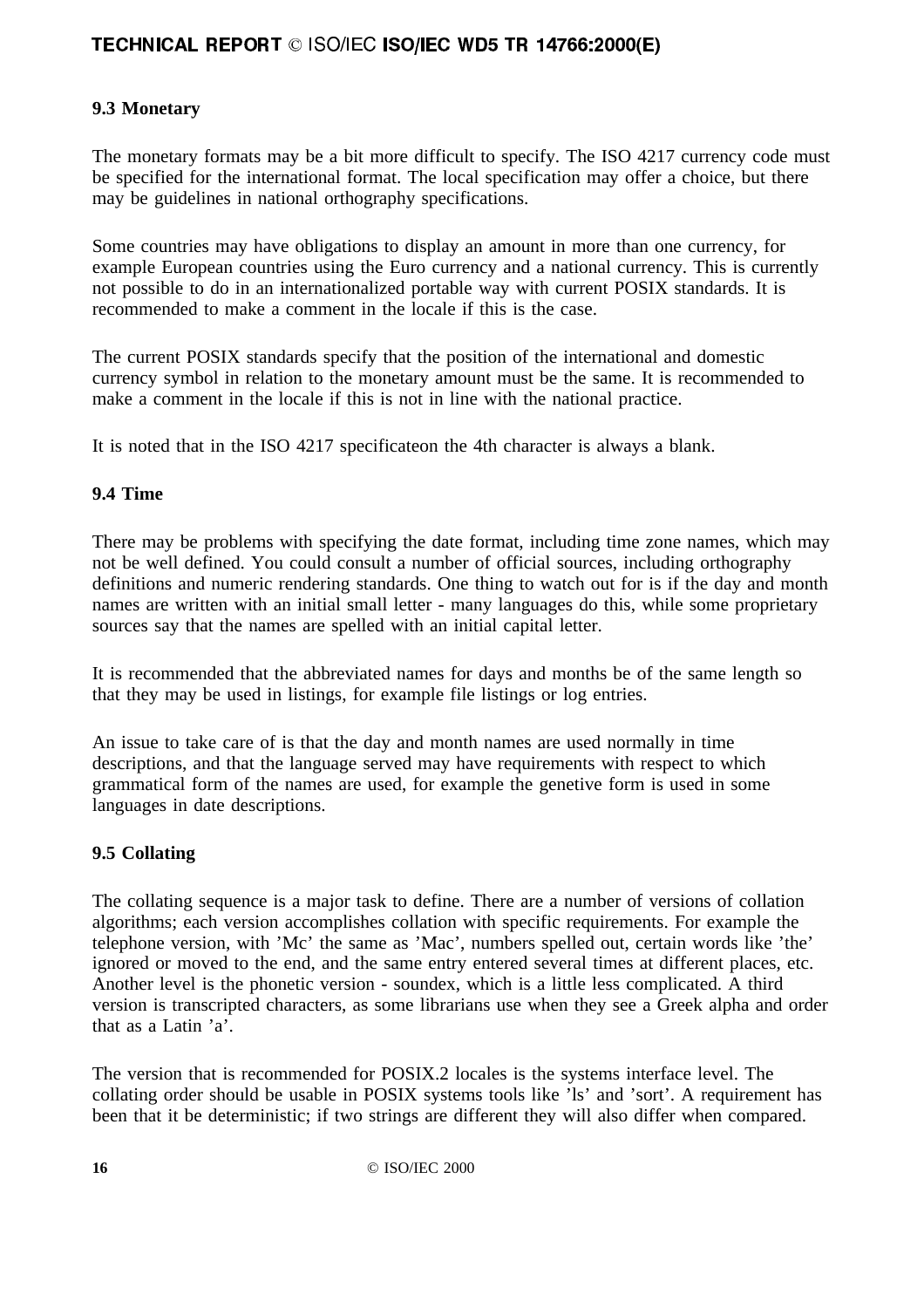Another issue has been efficiency. This is also called the dictionary version.

The problem of pronunciation and transliteration has not been addressed. Instead it had been considered adequate just to look at the characters themselves - only considering characters at the systems level - and not sounds. The level provided by the example locale in the ISO/IEC 9945-2 standard is a service for comparing strings which are intended as a replacement to the standard strcmp(), etc. routines, just a little more intelligent and adhering to what is expected to be culturally acceptable.

As an example, for Danish collating, there is as much intelligence put in there as possible. The two letters  $\langle a \rangle \langle a \rangle$  are sorted as the single letter  $\langle aa \rangle$  (A WITH RING), but the  $\langle aa \rangle$  single letter is before  $\langle a \rangle \langle a \rangle$  in homonyms. The 4 level scheme of the Canadian sorting is being used, with the four levels being letter, accent, case and special character. In support of harmonization it was decided to use the reverse sorting for the accents as the Canadians do; the natural choice may have been forward sorting here too, but as most of these words would be of French origin anyway, it was decided to follow the French rules.  $\langle$ ss $\rangle$  was implemented with the German rule, as seen in several German dictionaries.  $\langle$ ss> is ordered as  $\langle$ s> $\langle$ s> but before it in homonyms.

As an example of specifying the collating sequence for accents, there was some rules indicated in the Danish sorting standard and in the official Danish orthography dictionary, but it was far from complete. Then the accent sequence in several ISO standards was used, where there was no clear Danish rule. About 25 accents have been ordered.

For non-Latin scripts transcription is not recommended. This allows use of the native collation order for these scripts, like "alpha beta gamma" for Greek and "a be ve ghe" for Cyrillic. Accented Greek and Cyrillic letters and ligatures should be put into the right places.

The sequence of the scripts is recommended in the ISO/IEC FDIS 14651. That should solve the question of which scripts should come before others. A national specification may then choose this order, or maybe choose to let the native script or scripts come first, and then the rest of the scripts in the order specified in 14651.

### **9.6 Messages**

The messages category is a hook to provide real message service in the applications, and only yes/no is considered by the POSIX standard.

For the yes/no it is recommended that only the first letter of the answer in the natural language is required, and also to allow the English form "Yes"/"No", and the more cultural neutral 1/0 as answers. In Greek, the affirmative answer is "ne" written with the Greek script, so the allowing of "n" for negative answers could cause confusion for users of the Greek language.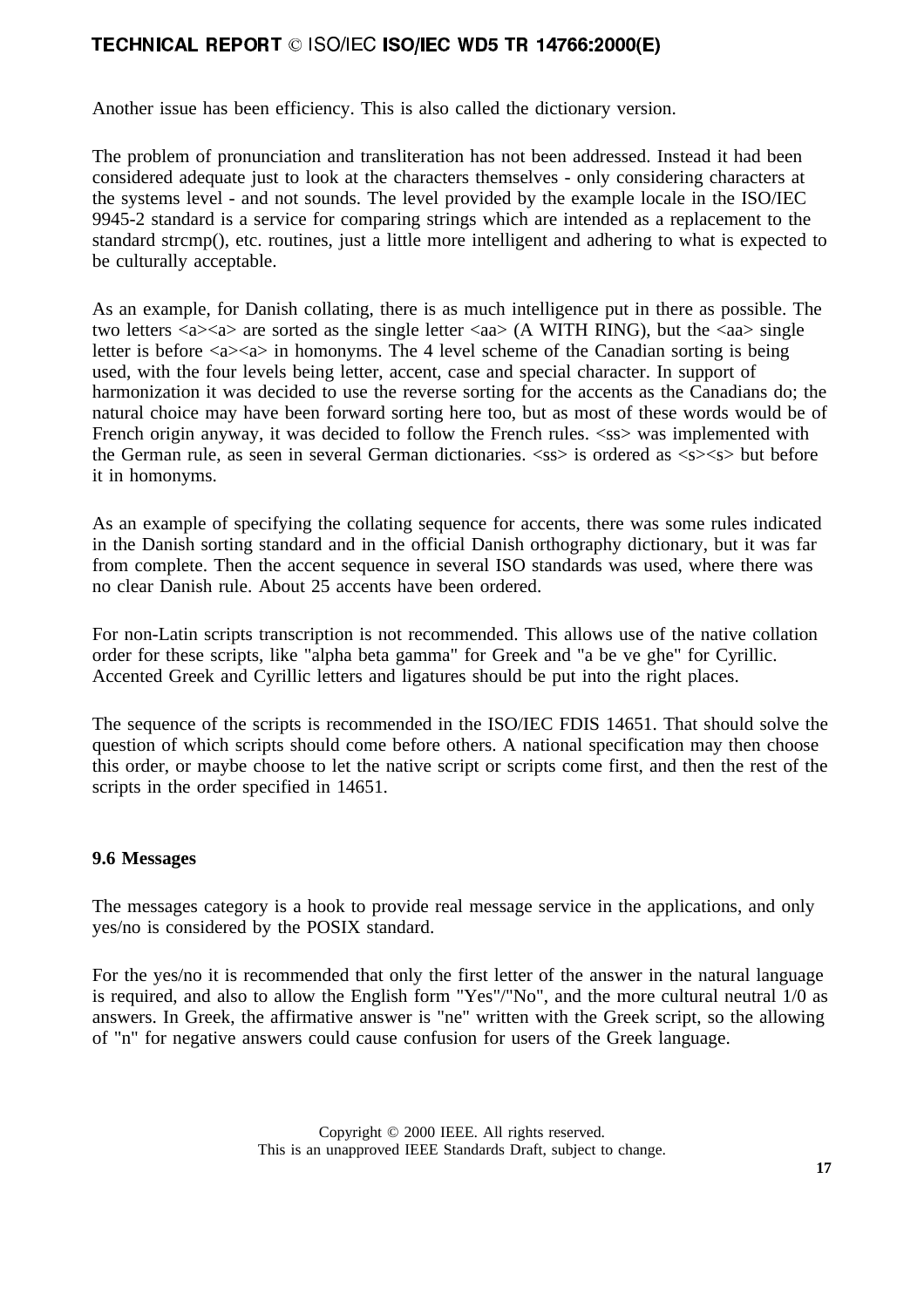# **10 Using locale templates**

The ISO/IEC 9945-2 standard introduced a copy command for all sections of the locale. This is convenient for many purposes, and it ensures that two locales are equivalent for a given category. A further step in building on previous art is described here.

The collating sequences may vary a bit from country to country, but in many cases much of the collating sequence is the same. For instance the Norwegian sequence is quite similar to the German, English or French, but for about a dozen letters it differs. The same can be said for Swedish or Spanish. Generally the Latin collating sequence is the same, but a few characters collate differently.

With the advent of the general coded character set independent locales like the Danish example in ISO/IEC 9945-2 annex G, it would be convenient if the few differences could be specified just as changes to an existing one. The specification job could then be reduced by orders of magnitude from say about 300 Latin letters (or 30.000 characters of ISO/IEC 10646) to about 10 to 30. This would also improve the overview of what the changes really are. Therefore it is recommended that the tool to implement the "reorder-after" construct given in Annex C be used for the LC\_COLLATE section of the locale file format for producing new National Locales.

### **10.1 Internationalization data collections**

ISO/IEC JTC1/SC22/WG15 - the ISO POSIX Working group - has been collecting POSIX locales for a number of years, and about 60 locales and 150 charmaps are available now.

Note 1: The electronic data is freely available at the address http://www.dkuug.dk/i18n/WG15-collection.

A formal registry has been established in ISO/IEC 15897 and CEN ENV 12005, with entries encompassing a number of internationalization related data, including POSIX National Profiles, POSIX locales, POSIX charmaps and lists of symbolic character names - "repertoire maps".

Note 2: The electronic data is freely available at the address http://www.dkuug.dk/cultreg.

### **11 Concept of charmap**

A charmap is a file describing a coded character set. It is used together with a locale file by the localdef utility to produce a binary locale. The charmap describes the mapping between symbolic character names, as used by the locale, and the binary encoding of the characters.

One locale can be written to support a number of coded character sets or encodings, by using symbolic character names which then are mapped to actual binary encodings via a charmap for each of the coded character sets employed, thus giving a binary locale for each of the encodings. The charmaps may also be used together with different locales when these use the same symbolic character names.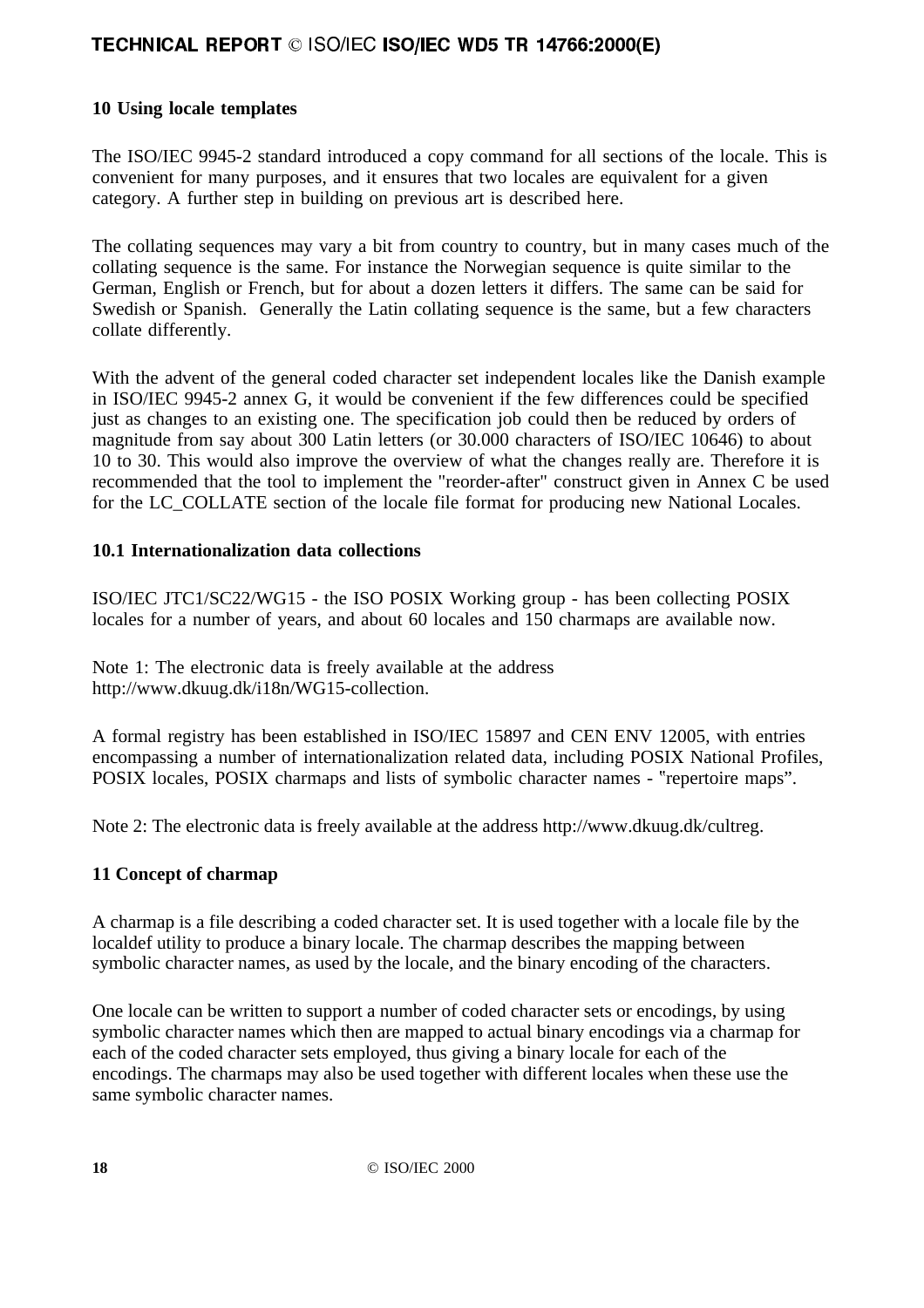WG15 - the ISO/IEC POSIX working group - has collected about 150 charmaps that then can be readily applied by the localedef utility to a locale. The collection comprises almost all of the ISO/IEC 2375 coded character set registry, and some 60 vendor specific character sets.

Note: see clause 10.1 Note 1 for availability of this data.

Thus with just one specification of a National Locale, uniform collation for many character sets is defined - the characters will always come in the same sequence regardless of which character set employed. Also there can be just one definition of date format and the other cultural items to be written, and that specification is then valid for many character sets.

### **12 Contents of charmap**

The content of a charmap file is described in ISO/IEC 9945-2 clause 2.4.1.

A number of characters need to be present, see table 2-4 and table 2-5 for optional control characters inclusion. This is almost the same as the repertoire of ISO/IEC 646 IRV.

In the charmap file there may optionally be specified a number of keywords.

The <escape\_char> and <comment\_char> may specify alternate characters for the escape character and comment character, respectively. Common replacements for the default "\" and "#" characters are "/" and "%", which may lead to better portability, as "\" and "#" is known to change representation when transmitted in certain email environments.

The  $\langle \text{code} \rangle$  set name describes the name of the character encoding, with graphic characters from ISO/IEC 646 IRV.

 $\langle mb\_cur-max \rangle$  and  $\langle mb\_cur-min \rangle$  describes the maximum and minimum number of bytes in an encoding, respectively. They default to 1 and to the value of  $\langle mb \rangle$  cur max respectively.

Each of the lines defining the mapping between a symbolic name and an encoding may take a third argument, namely a comment. There is no need to specify a comment character before the comment, but it does no harm. Giving the ISO/IEC 10646 short identifier and the long name, for example, may enhance the readability of the charmap considerably.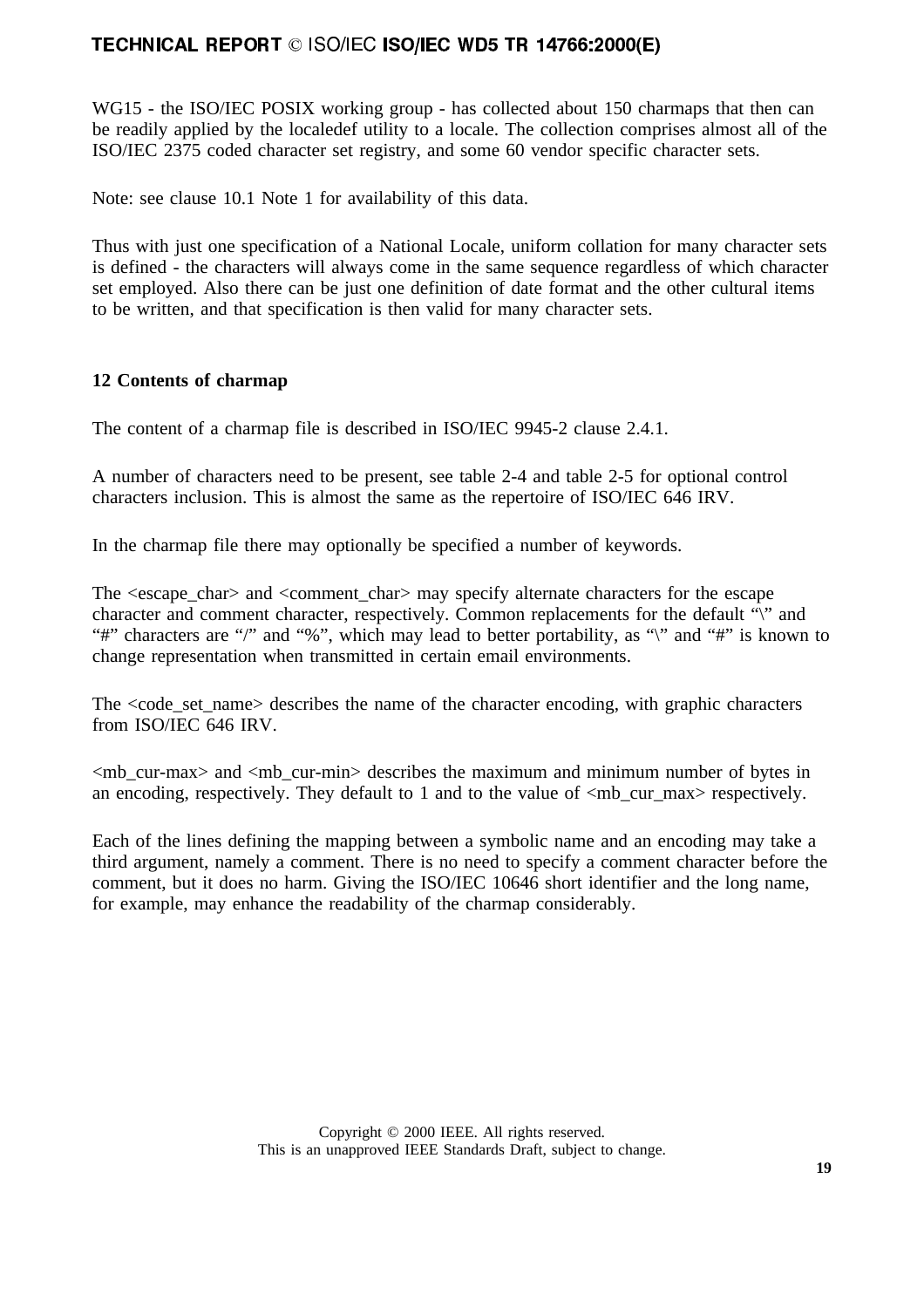### **Annex A. Locale related descriptions in POSIX**

*Editor's note: We have an extract in source form from the POSIX editor, with permissions to reproduce it. It is not reproduced here due to considerations for the rain forests, as it is about 70 pages. It is an extract of POSIX.2 on the first sections including 2.5 locales, and the 4.13 date format.*

### **Annex B. Symbolic character names**

*Editor's note: As in POSIX.2 annex G and ISO/IEC DTR 14652 clause 6. As it is about 40 pages, it is not reproduced in this draft of the TR.*

### **Annex C. Convenient tools for producing National Locale**

The following script has been written in the 'awk' language defined in ISO/IEC 9945-2 to implement the "reorder-after" construct.

```
BEGIN {
     comment = "%";
     back[0] = follow[0] = 0}
/LC_COLLATE/ { coll=1 }
/END LC_COLLATE/ {
     coll=0;
     for (\text{lnr}= 1; \text{lnr}; \text{lnr}= follow[\text{lnr}])print cont[lnr]
}
{ if (coll = 0) print $0;
  else {
     if \$1 == "copy") {
          file = $2
          while (getline \langle file)
          if ($1 = "LC\_COLLATE") copylc = 1else if ($1 = "END"&& $2 = "LC COLLATE" ) copy lc =0
          else if (copy_lc) {
              lnr++follow[lnr-1] = lnrback \lceil \ln r \rceil = \ln r - 1
```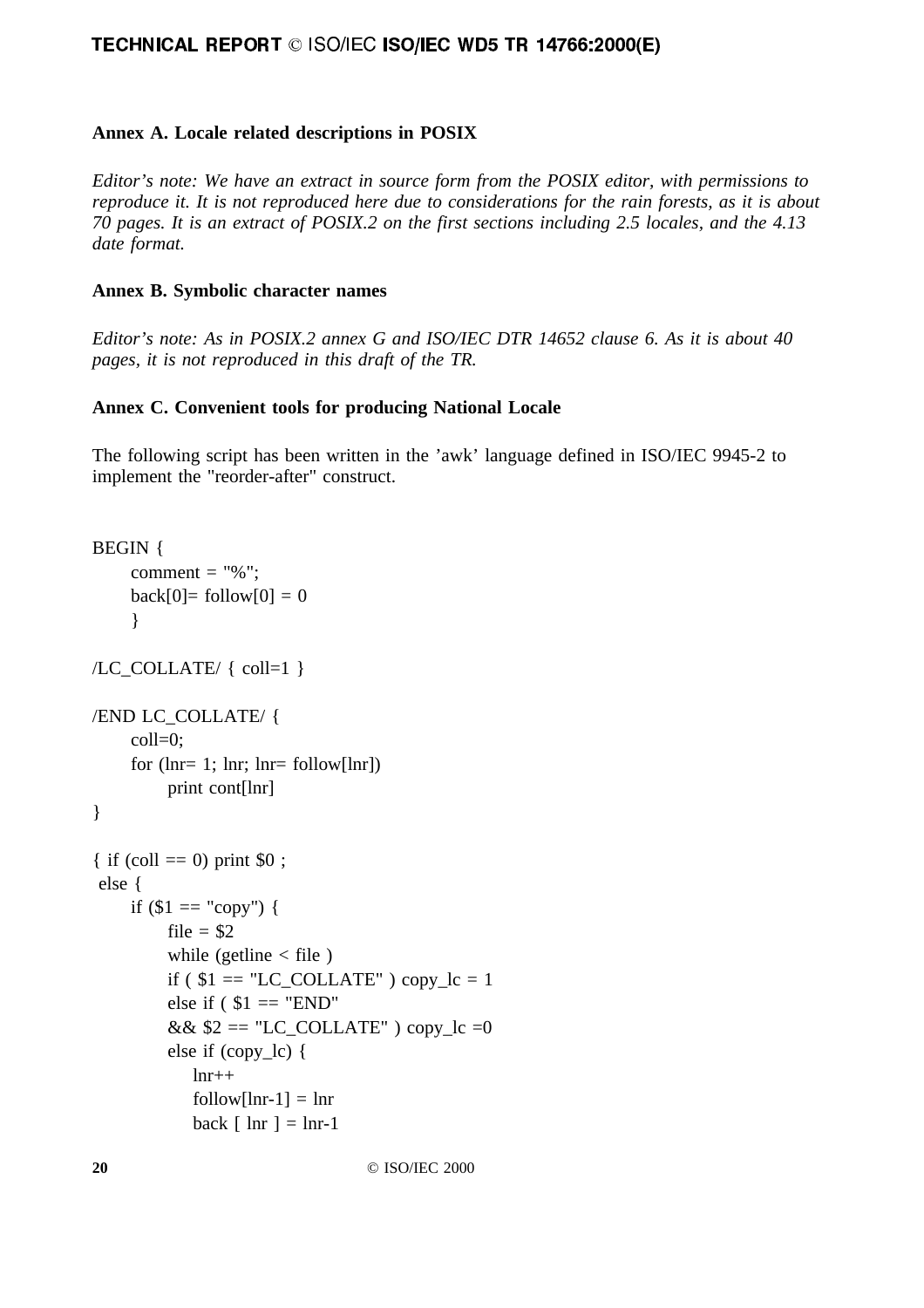```
\text{cont}[\text{lnr}] = $0symb[$1 ] = \ln r}
      close (file )
}
else if $1 = "reorder-after"){ra=1; after = symb [ $2 ]}
else if $1 = "reorder-end") ra = 0
else {
      lnr++if (ra) follow \lceil \ln r \rceil = follow \lceil \ln r \rceilif (ra) back \lceil follow \lceil after \rceil \rceil = \ln rfollow[after] = lnrback \lceil \ln r \rceil = \text{after}\text{cont}[\text{lnr}] = $0if ( ra && $1 := \text{comment} \&\& 1 := \text{""} ) {
           old = symb [ $1]follow \lceil \text{back} \rceil old \rceil = follow \lceil \text{old} \rceilback \lceil follow \lceil old \rceil \rceil = back \lceil old \rceilsymb[$1 ] = \ln r}
      after = \ln r}
```
 } }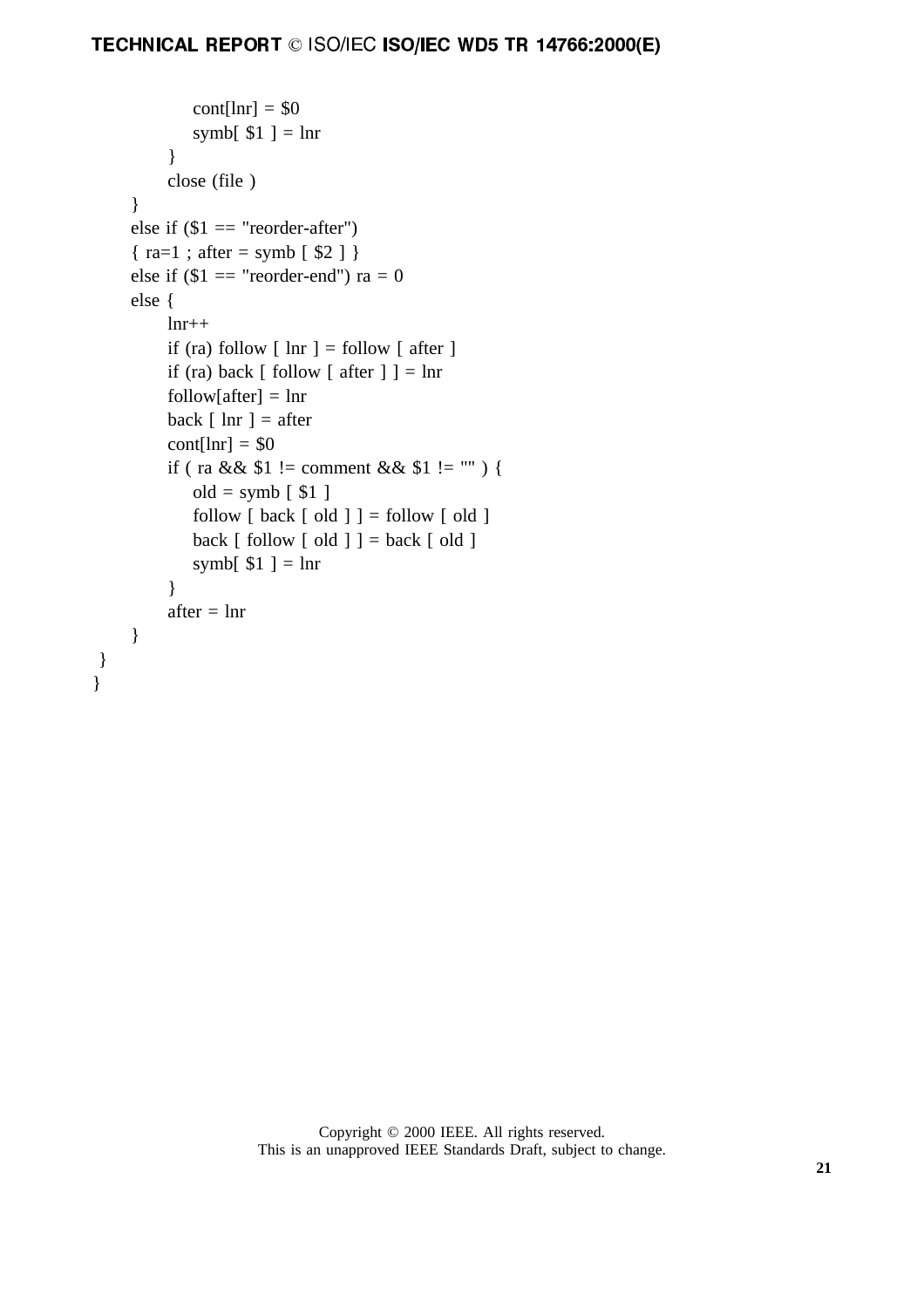### **Annex D. Use of ISO/IEC 10646 in POSIX standards**

### **D.1 Introduction and scope**

For servicing the widest possible audience, POSIX standards should be able to handle the most encompassing character set, and the best candidate for this is the ISO/IEC 10646-1:2000 standard. The following gives guidance for how to accomplish this goal.

The area of application includes global organisations interested in just one character set organisation wide, European government institutions, and the eastern Asia region, among others.

ISO/IEC 10646-1:2000, the Universal Multiple-Octet Coded Character Set (UCS), provides the capability to encode multi-script text within a single coded character set.

However, because UCS is designed to use all code points available, null bytes and the code values of the other ISO/IEC 646:1991 IRV (also known as ASCII) characters, including the code value of the ISO 646 solidus ('/') character, are not protected. This makes the UCS character encoding incompatible with many existing ISO 646 based POSIX operating system implementations. The fact that UCS also uses code points used for ISO 6429 control characters introduces further problems for communication and application software. From these problems it was clear that a POSIX internal encoding was required for the ISO/IEC 10646 coded character set.

In the following, a survey of the possible coded representations of UCS and UCS-transformation formats and their respective characteristics are given. Then each of the handling areas (data storage, file names, internal processing, communications, inter-process communications) of POSIX operations is analyzed. Finally guidelines are given for POSIX standards.

A revised TR 10176 with guidelines for support of ISO/IEC 10646 has been published, and there may be further recommendations in this area of relevance to POSIX.

# **D.2 UCS coded representation forms and UCS transformation formats**

### **D.2.1 POSIX internal encoding**

For the POSIX internal encoding UTF-8 was considered suitable.

The objective of UTF-8 is to provide an UCS transformation format that also meets the requirement of being usable on historical POSIX operating system file systems in a non-disruptive manner.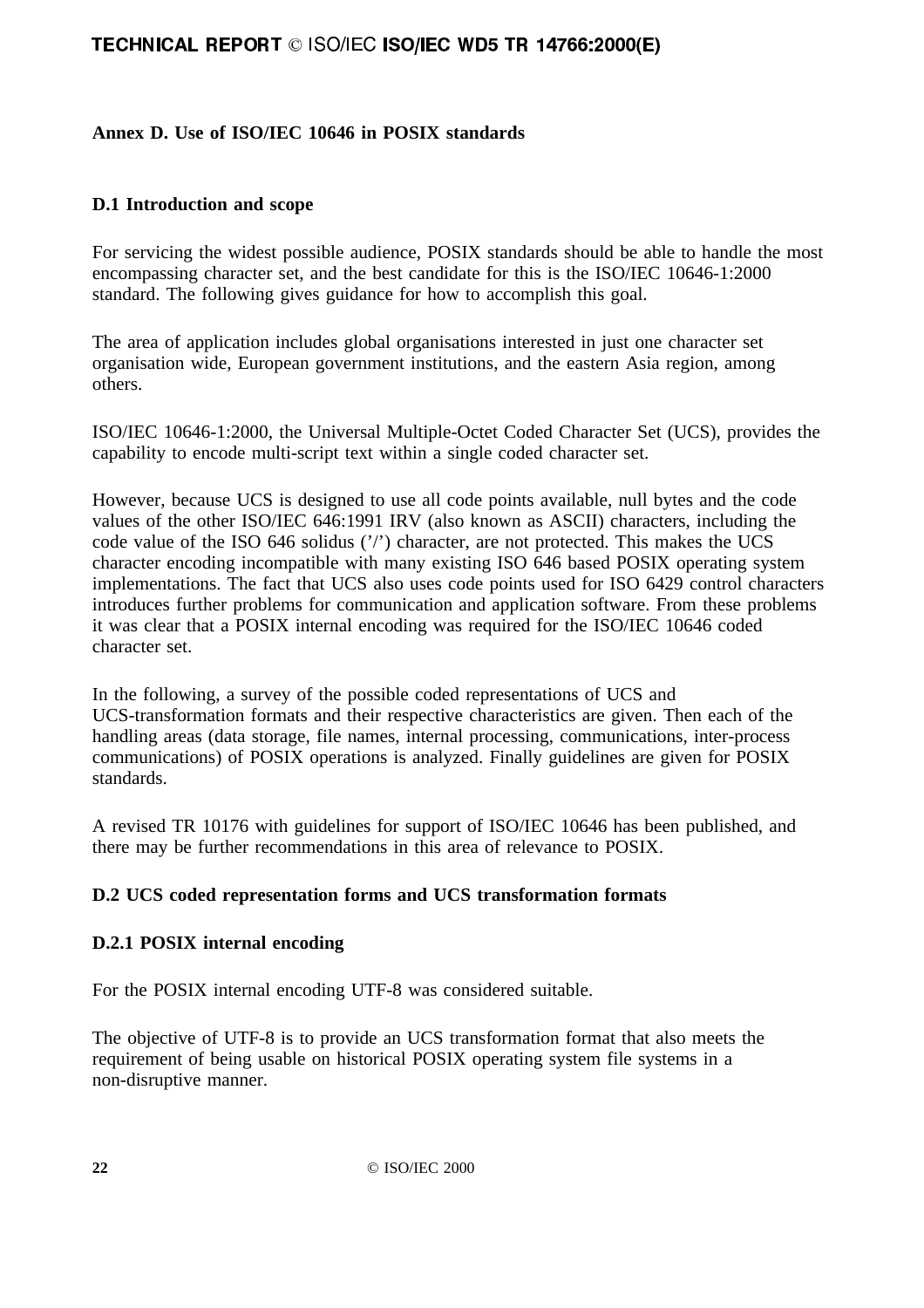The UTF-8 transformation format represents both UCS-2 and UCS-4 in a compatible format using multiple-octet coded characters of lengths 1, 2, 3, 4, 5, and 6 octets:

Bits Hex Min Hex Max Byte Sequence in Binary

- 1 7 00000000 0000007F 0vvvvvvv
- 2 11 00000080 000007FF 110vvvvv 10vvvvvv
- 3 16 00000800 0000FFFF 1110vvvv 10vvvvvv 10vvvvvv
- 4 21 00010000 001FFFFF 11110vvv 10vvvvvv 10vvvvvv 10vvvvvv
- 5 26 00200000 03FFFFFF 111110vv 10vvvvvv 10vvvvvv 10vvvvvv 10vvvvvv
- 6 31 04000000 7FFFFFFF 1111110v 10vvvvvv 10vvvvvv 10vvvvvv 10vvvvvv 10vvvvvv

The UCS value is the concatenation of the v-bits in the multiple-octet encoding, where the v-bits are the 0's and 1's that constitute the UCS value.

Thus UTF-8 has the capability of handling existing ISO 646 files without change, and all codes in the ISO 646 range (having an octet value in the range 0-127) can be safely assumed to be representing the normal ISO 646 character.

### **D.2.2 Other forms of ISO/IEC 10646**

ISO/IEC 10646 has two forms: UCS-2 and UCS-4, a 16-bit and 31-bit coded representation of the character set, respectively. ISO/IEC 10646 is planned to have more than 64.000 characters, so the general case of UCS-4 needs to be considered.

ISO/IEC 10646-1:1993 had a transformation format **UTF-1**, which was informative, and it has now been removed from the standard by the amendment ISO/IEC 10646-1 AM4: 1996. UTF-8 is aimed at the same purpose, and has more capability. UTF-8 has been approved as part of UCS via the amendment ISO/IEC 10646-1 AM2: 1996.

Another Transformation Format of ISO/IEC 10646, **UTF-16**, has also been approved, as ISO/IEC 10646-1 AM1: 1996, but this cannot accommodate all of ISO/IEC 10646 (it accommodates about 1 million characters) and it will employ techniques like in UTF-8 with ranges indicating how many octets are required to form one character, without the added functionality of being backwards compatible with ISO/IEC 646 and ISO/IEC 2022 encodings (which is a functionality of UTF-8).

The most general of the above encodings of ISO/IEC 10646 is the **UCS-4**. It has the property of being constant-width, which may be easier to handle than the multiple-octet UTF-8. As a file and as an interchange code it has the problematic property of using codes in conflict with ISO/IEC 646, ISO/IEC 2022 and ISO/IEC 6429, dependency on byte-ordering (little-ending vs. big-ending) of the hosting machine architecture, and also of using 4 octets per character. Here UTF-8 is clearly superior for POSIX internal encoding. UCS-4 may have advantages as an internal processing code, and as an inter-process encoding, for C language widechar-like encodings, but with the ISO/IEC C language amendment (AM1) with full support for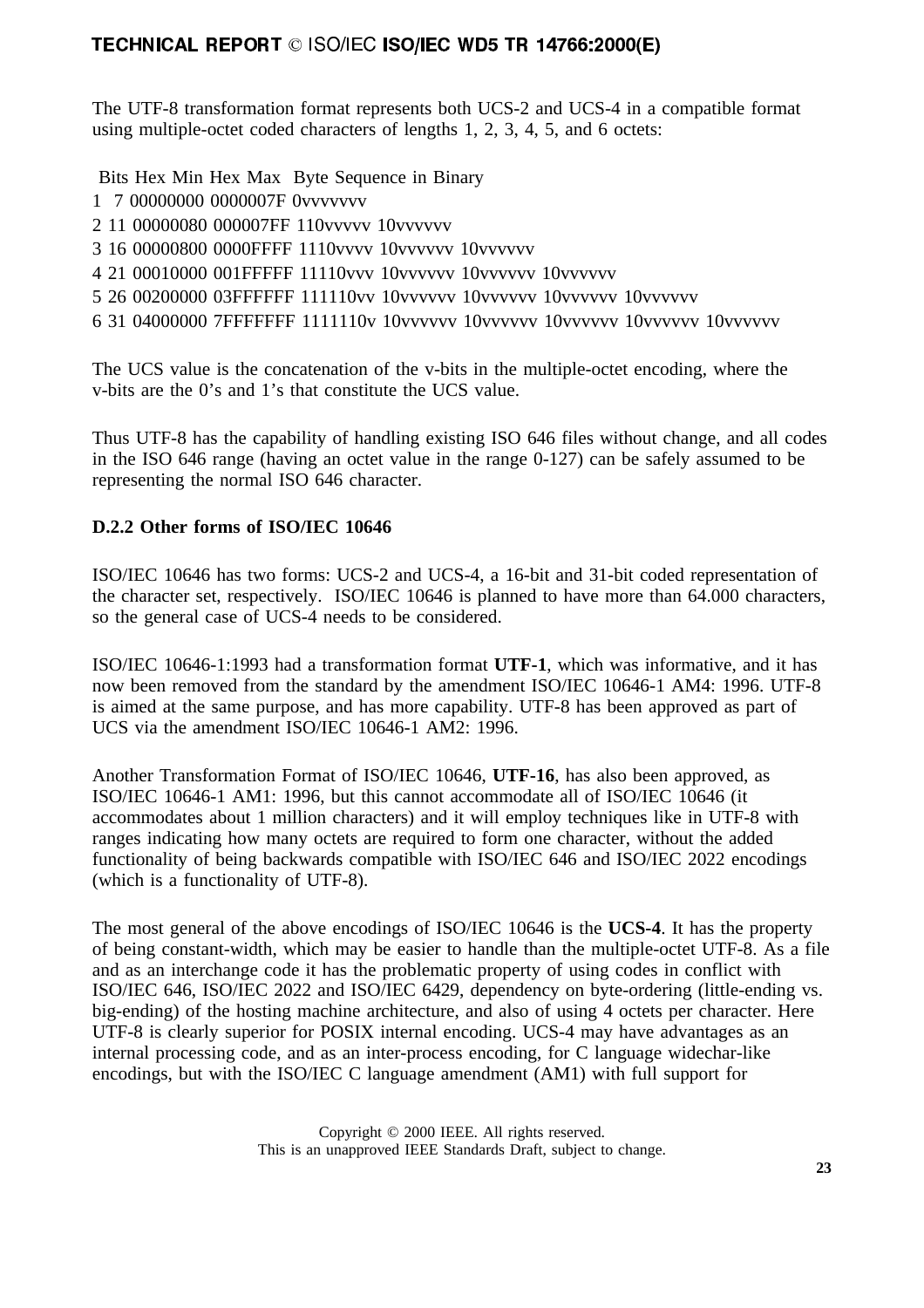multi-byte coded character sets that advantage may be diminishing. UTF-8 is as well defined and capable of representing all ISO/IEC 10646 characters, and given its strengths in other areas it may well be chosen also for the internal processing, and inter-process communication. Internal processing is not in the scope of POSIX interfaces, anyway.

# **D.2.3 UCS levelling**

ISO/IEC 10646 has 3 levels of support, level 1 without combining characters, level 2 with combining characters in some scripts, and level 3 with unrestricted use of combing characters. SC22 has by resolution of the 1993 Paris plenary recommended that all SC22 standards be enabled for level 3 data, but that the semantics of combining characters not be addressed currently. Thus there is not specific SC22 request for further support of level 2 and 3, but eventually there could be a need for support of these levels. SC22 also recommended use of ISO/IEC 10646 terminology throughout SC22 standards, and this may need an alignment of current POSIX work, though it is the belief that current POSIX work is already well aligned with ISO/IEC 10646 with respect to terminology.

# **D.3 Problems in POSIX handling of UCS**

There are several challenges presented by UCS that must be dealt with by present implementations of the POSIX operating system.

# **D.3.1 Data storage**

The most significant of these challenges is the encoding scheme used by UCS. More precisely, the challenge is the marrying of the UCS standard with existing programming languages and existing operating systems. Prominent among the operating system UCS handling concerns is the representation of contents of data in files. An underlying assumption is that there is an absolute requirement to maintain the existing operating system software investments while at the same time taking advantage of the use the large number of characters provided by UCS.

For UTF-8 the representation of ISO 646 data is exactly the same, and for ISO/IEC 8859 parts, right hand side characters will need two octets for representation. For ideographic characters in the BMP, the representation will be three octets. This does not give a dramatically changed requirement for what is currently consumed for data storage.

# **D.3.2 File names and internal processing**

The UTF-8 transformation format was originally conceived as a file system safe transformation format of UCS to allow historically ISO 646 based POSIX operating systems to cope with representation and handling in file names of the large number of characters that are possible to be encoded by UCS. In addition, from an internal operating system (kernel) viewpoint this handling of a large character set is only a problem for handling file names, which are only analyzed for the solidus ("/") delimiter to parse a name into filename components. As UTF-8 can represent the full encoding of ISO/IEC 10646 and is backwards compatible with ISO 646, UTF-8 handling is sufficient for POSIX internal encoding.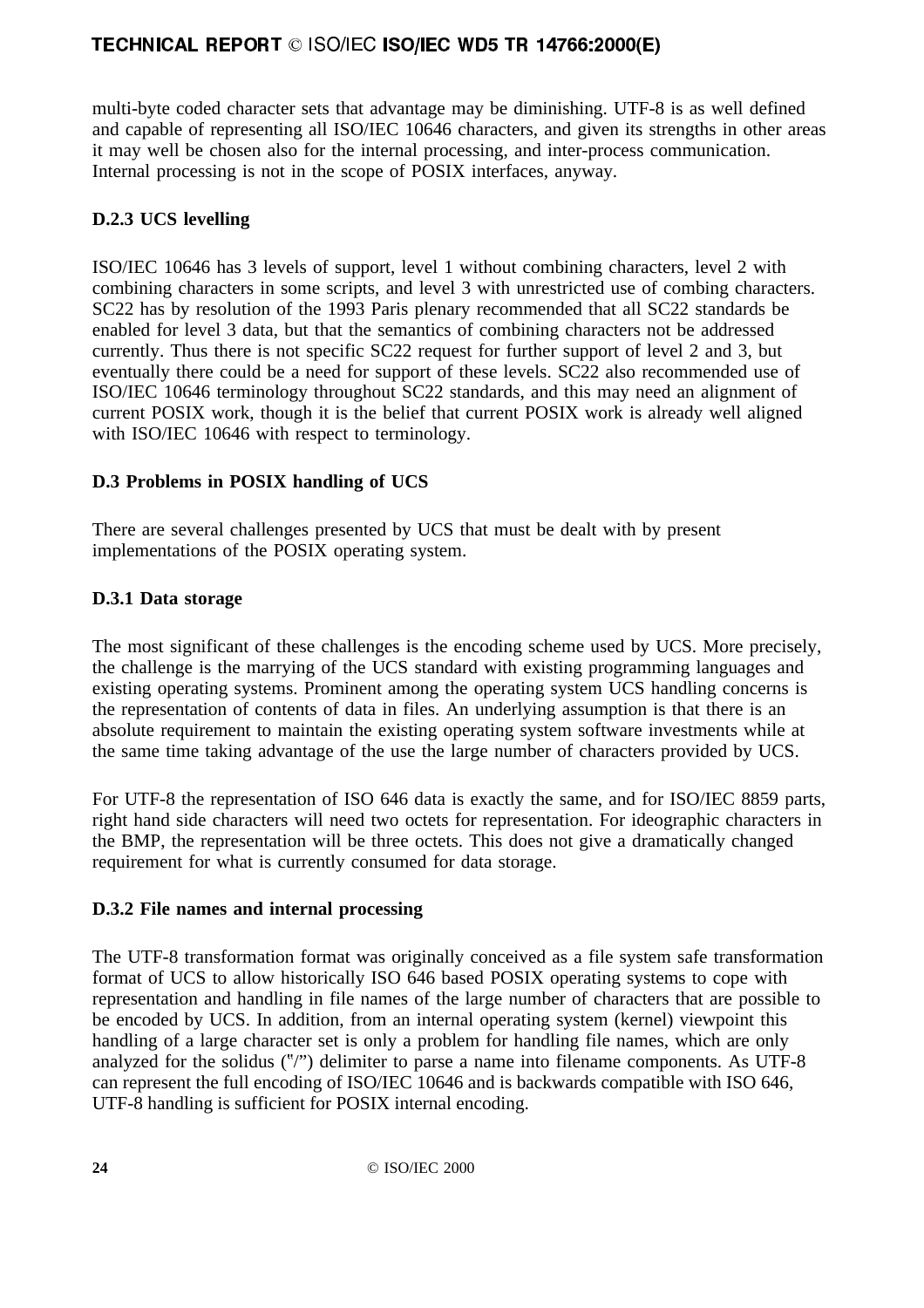### **D.3.3 Communications**

Current ISO POSIX standards do not address communication, but as ISO 6429 control characters are often used in communication, and the UTF-1 transformation format was originally created for avoiding control character problems in communication, UTF-1 could be the choice. As UTF-1 is being removed from UCS and UTF-8 introduced, having the same capabilities with respect to control character problem solving, UTF-8 is the recommended choice in POSIX communication interfaces.

### **D.3.4 Inter-process communication**

Communication between POSIX processes would probably use internal data formats, for example integers should be transferred in binary form. As it could be recommended that programs internally use a C language widechar style encoding of characters, a UCS-2 or UCS-4 format could be recommended.

On the other hand inter-process communication is often across networks and between heterogeneous systems, therefore since UCS-2 and UCS-4 are dependent on machine architecture, UTF-8 may be the preferred candidate. UTF-8 would in many cases also be less space consuming, which may be a significant plus when using low-capacity network lines.

### **D.4 Recommendation**

According to the above analysis, UTF-8 is the best candidate for POSIX internal encoding of UCS in the areas of data storage, file names and internal operating system (kernel) processing, and communication, where otherwise UCS-2 or UCS-4 would have been used for coded data. Furthermore UTF-8 is a good candidate for UCS representation in inter-process communication.

It is thus the recommendation to use the UTF-8 transformation format whenever UCS is used in POSIX interfaces.

As POSIX interfaces in principle should be coded character set independent, there is no general need to require the use of UTF-8 in POSIX standards, but guidance could be given in rationales.

A specific recommendation is that the portable archive exchange utility "pax" be revised to be able to specifically use UTF-8 for file names, and the use of UTF-8 should be clearly identified.

### **D.5 Consequences**

The Open Group has raised a number of problems with use of ISO/IEC 10646 in POSIX in the document WG15 N621. With the preceding recommendation the problems can be addressed as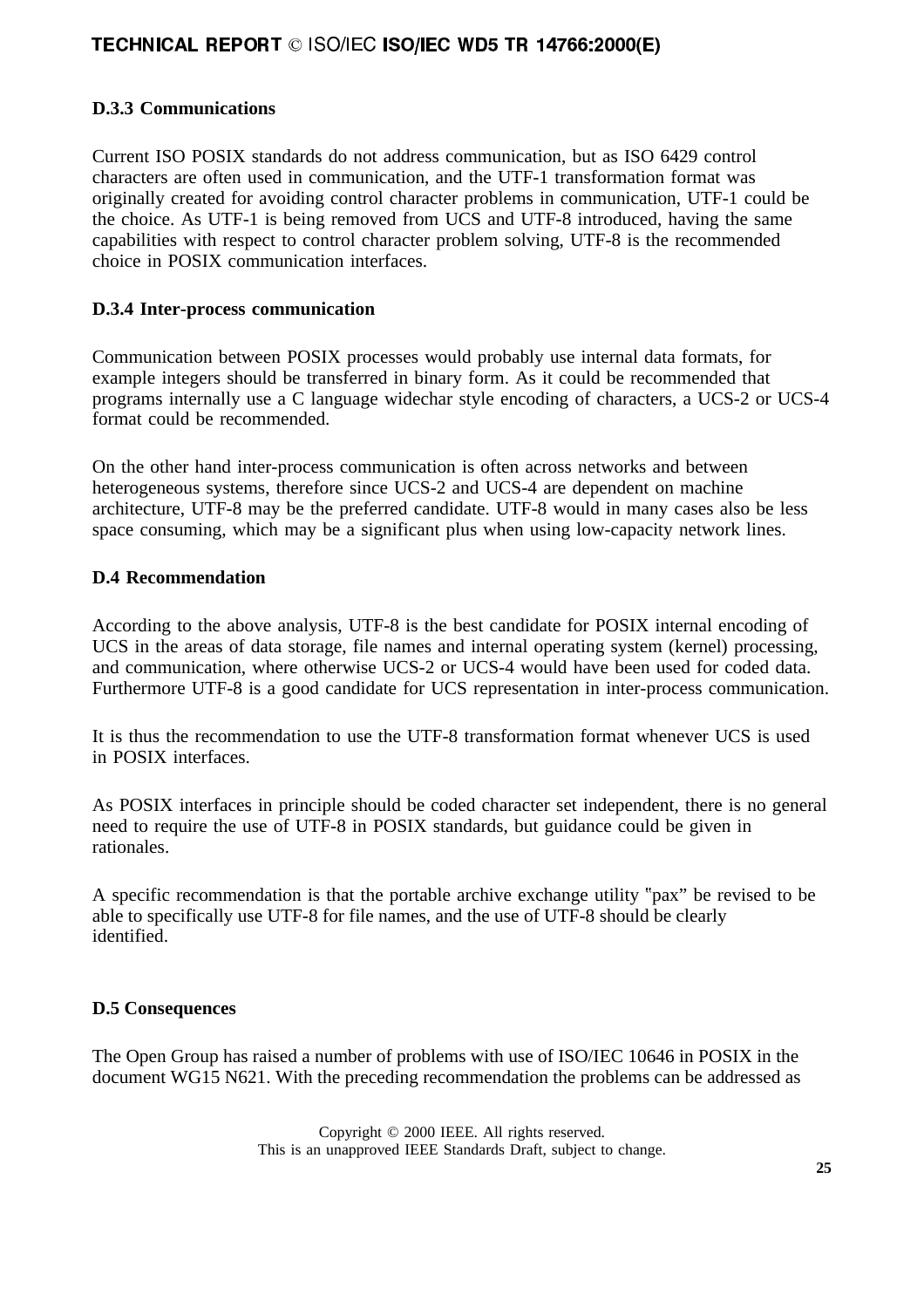follows:

- In UTF-8 the repertoire of ASCII is encoded as ASCII (ISO/IEC 646 IRV).
- We know no code sets with control characters encoded in the full single octet range 0 thru 7F, but many use 0 thru 1F hex and 7F, and some the range 80 thru 9F. UTF-8 has reserved these octet ranges for control characters.
- Zero value octets and octets equating '/' only appear in UTF-8 as representations of the NUL and '/' character respectively.
- "Combining characters" need not have special processing as per SC22 resolutions, except for possibly a width specification in a locale.
- According to the ISO/IEC 10646 standard there is no equivalences prescribed between sequences of characters with combining characters and some "pre-composed" characters, and the SC22 plenary recommendation is that there need not be special handling of this.
- It should not be necessary to process composite sequences in a special way.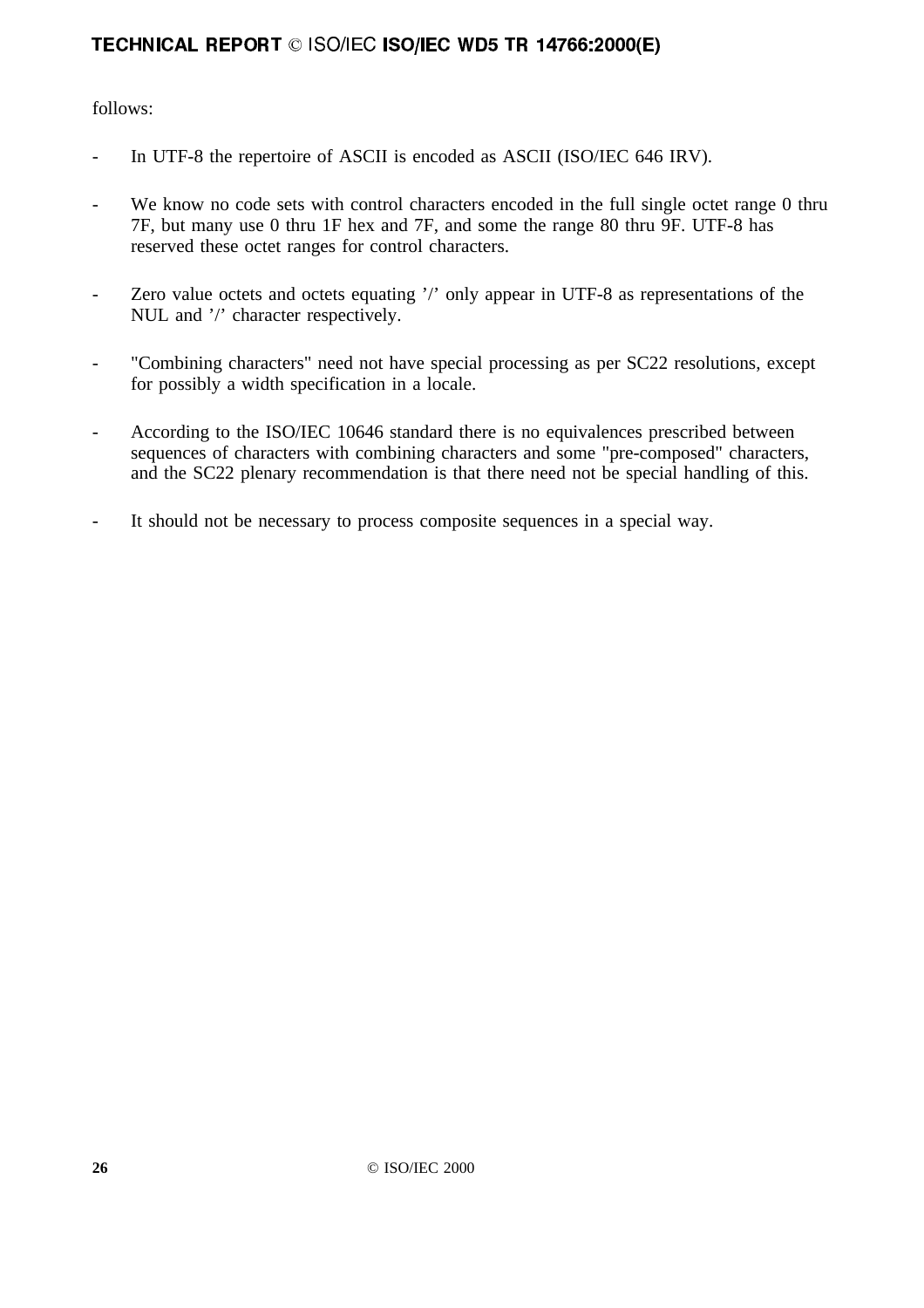### **Annex E. Registry data**

The following schema is needed for registration with IS 15897/ENV 12005:

### **Application form for a Cultural Specification**

 $\mathcal{L}^{*}$  and the contract of the contract of the contract of the contract of the contract of the contract of the contract of the contract of the contract of the contract of the contract of the contract of the contract  $\frac{1}{2}$  and a set of the set of the set of the set of the set of the set of the set of the set of the set of the set of the set of the set of the set of the set of the set of the set of the set of the set of the set of -|~#|}#(| e#|#(!}~{||~#( ! e {|}~/

| 2. Organization name of Sponsoring Authority: __________________________________  |
|-----------------------------------------------------------------------------------|
|                                                                                   |
|                                                                                   |
|                                                                                   |
| 5. Electronic mail address of contact person: ___________________________________ |
|                                                                                   |
|                                                                                   |
| For Narrative Cultural Specifications and POSIX Locales (type 1 and 2):           |
| 8. Natural language, as specified in ISO 639: _____                               |
| 9. Territory, as two-letter form of ISO 3166: _____                               |
| For POSIX Charmaps and POSIX Repertoire maps (type 3 and 4):                      |
| 10. The proposed POSIX Charmap or POSIX Repertoire map name: ___________________  |
| For all 4 types:                                                                  |
| 11. If not for general use, an intended user audience, e.g. librarians: ______    |
| 12. If for use of a special application, the short application name: __________   |
| 13. Short name for Sponsoring Authority, used in token identifier: _____________  |
| 14. Version number with zero or more dots: __________                             |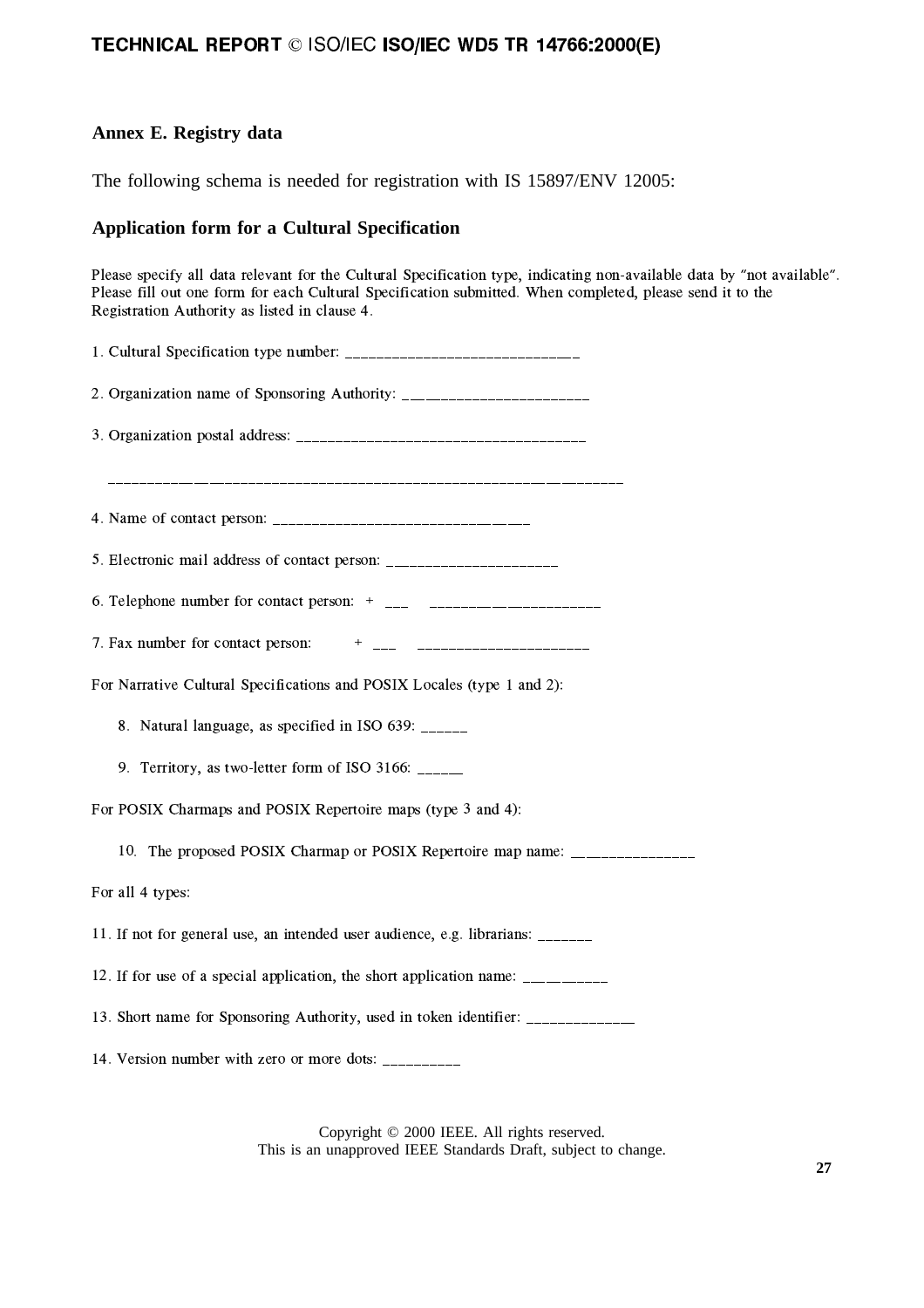a ~=| e }#(\* e¨ ®¢³¶ "}#\$\

£;{#|}{ | }#(| e| #(|-| !}} !| e/{ ! |#-|~}{{| !-P\* |~#|#(| \

·O}#(\$\ F#|| !~=| }#|\$